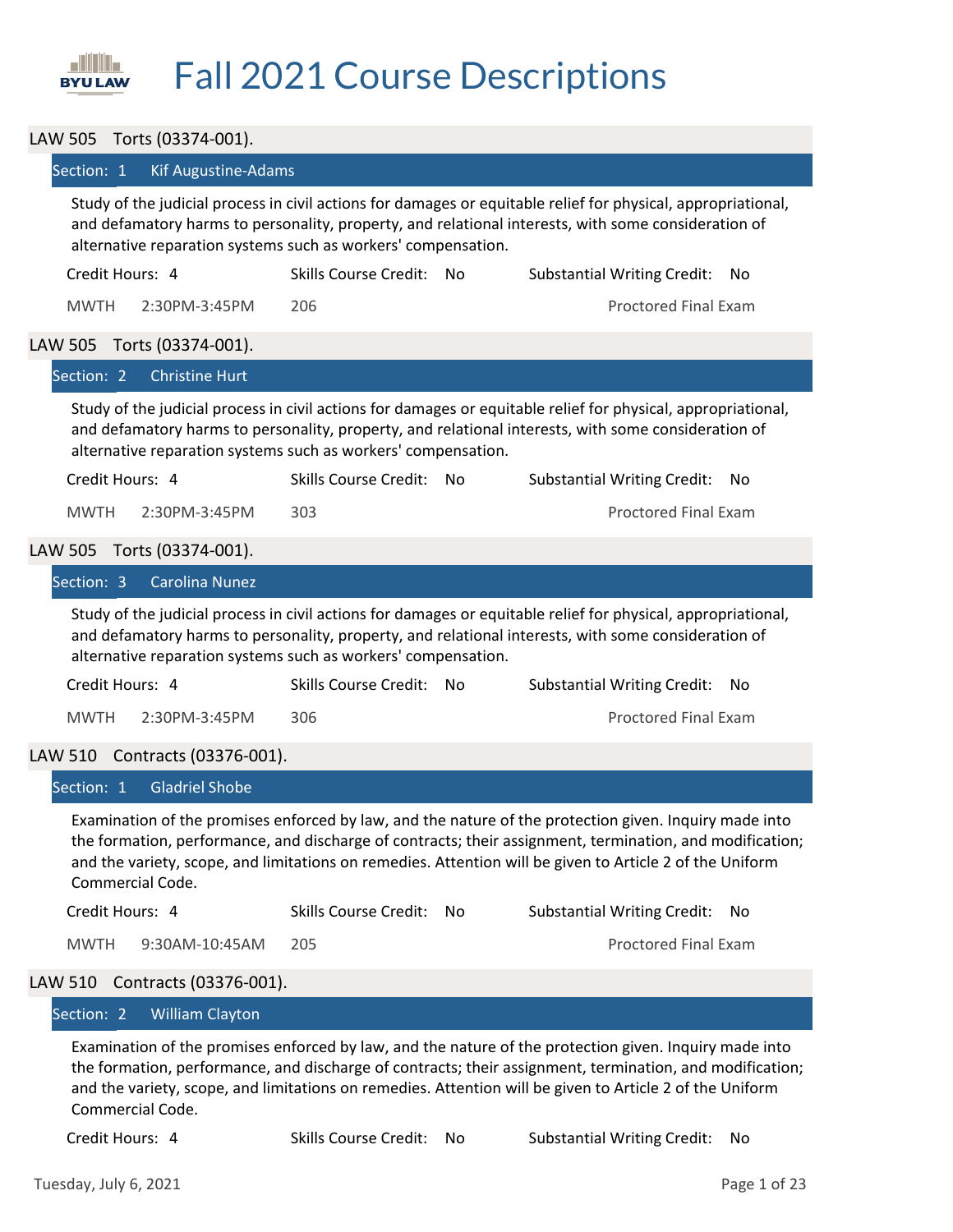# LAW 510 Contracts (03376‐001).

#### Section: 3 Brook Gotberg

Examination of the promises enforced by law, and the nature of the protection given. Inquiry made into the formation, performance, and discharge of contracts; their assignment, termination, and modification; and the variety, scope, and limitations on remedies. Attention will be given to Article 2 of the Uniform Commercial Code.

| Credit Hours: 4 |                    | Skills Course Credit: No | Substantial Writing Credit: No |
|-----------------|--------------------|--------------------------|--------------------------------|
| MWTH            | 9:30AM-10:45AM 303 |                          | Proctored Final Exam           |

## LAW 520 Property (03380‐003).

| lSection: 1                                                                                                                                                                                                | Cree Jones                    |                          |  |                                            |  |  |
|------------------------------------------------------------------------------------------------------------------------------------------------------------------------------------------------------------|-------------------------------|--------------------------|--|--------------------------------------------|--|--|
| An inquiry into the nature of property" and "ownership" of land and structures on land, and the ways in<br>which ownership may be established, restricted, transferred, and divided among various persons. |                               |                          |  |                                            |  |  |
|                                                                                                                                                                                                            | Credit Hours: 4               | Skills Course Credit: No |  | <b>Substantial Writing Credit:</b><br>- No |  |  |
| TTHF                                                                                                                                                                                                       | $1:00PM - 2:15PM$             | 206                      |  | <b>Proctored Final Exam</b>                |  |  |
|                                                                                                                                                                                                            | LAW 520 Property (03380-003). |                          |  |                                            |  |  |
| Section: 2                                                                                                                                                                                                 | – John Feel                   |                          |  |                                            |  |  |

An inquiry into the nature of property" and "ownership" of land and structures on land, and the ways in which ownership may be established, restricted, transferred, and divided among various persons.

| Credit Hours: 4 |               | Skills Course Credit: No | Substantial Writing Credit: No |  |
|-----------------|---------------|--------------------------|--------------------------------|--|
| <b>TTHF</b>     | 1:00PM-2:15PM | 303                      | <b>Proctored Final Exam</b>    |  |

LAW 520 Property (03380‐003).

|             | LAW 320 PIUDEILY (USSOU-UUS).                       |                          |                                                                                                                                                                                                                                                                                                                                   |     |
|-------------|-----------------------------------------------------|--------------------------|-----------------------------------------------------------------------------------------------------------------------------------------------------------------------------------------------------------------------------------------------------------------------------------------------------------------------------------|-----|
|             | Section: 3 Bradley Rebeiro                          |                          |                                                                                                                                                                                                                                                                                                                                   |     |
|             |                                                     |                          | An inquiry into the nature of property" and "ownership" of land and structures on land, and the ways in<br>which ownership may be established, restricted, transferred, and divided among various persons.                                                                                                                        |     |
|             | Credit Hours: 4                                     | Skills Course Credit: No | <b>Substantial Writing Credit:</b>                                                                                                                                                                                                                                                                                                | No  |
| <b>TTHF</b> | 1:00PM-2:15PM                                       | 306                      | Proctored Final Exam                                                                                                                                                                                                                                                                                                              |     |
|             |                                                     |                          |                                                                                                                                                                                                                                                                                                                                   |     |
|             | LAW 545 Intro to Legal Research & Writ (10111-001). |                          |                                                                                                                                                                                                                                                                                                                                   |     |
| Section: 1  | <b>Kristin Kyle</b>                                 |                          |                                                                                                                                                                                                                                                                                                                                   |     |
|             |                                                     |                          | Introduction to tools and techniques essential to law practice and legal scholarship: legal analysis,<br>research using print sources, and objective writing. Student will write three predictive office memoranda<br>based on library research, and complete a series of legal research quizzes and a legal research final exam. |     |
|             | Credit Hours: 3                                     | Skills Course Credit: No | <b>Substantial Writing Credit:</b>                                                                                                                                                                                                                                                                                                | No. |
| <b>MWF</b>  | 8:30AM-9:20AM                                       | 208                      | <b>Proctored Final Exam</b>                                                                                                                                                                                                                                                                                                       |     |

Section: 2 Mary Jensen, Kory Staheli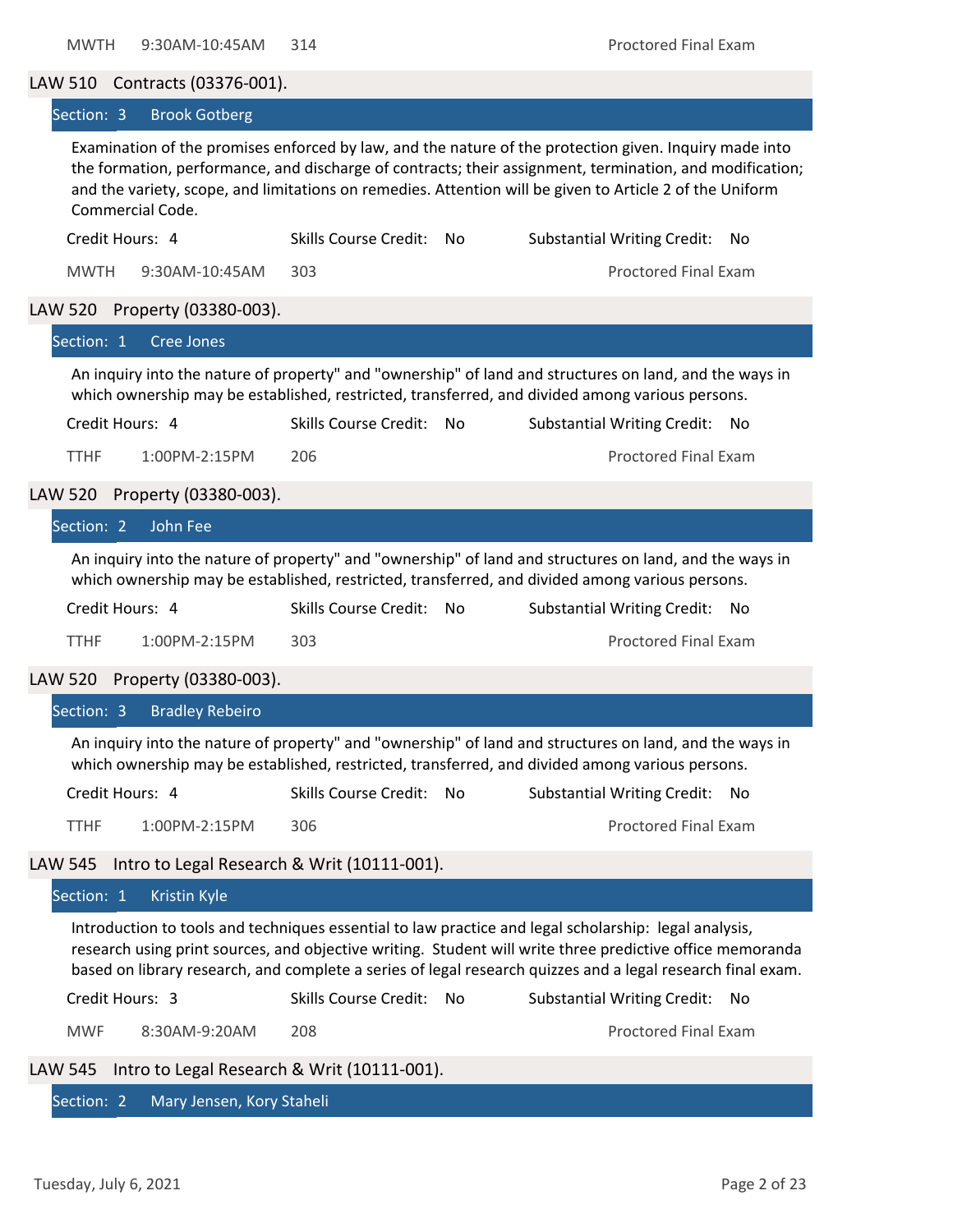|                |                                             |                              |    | Introduction to tools and techniques essential to law practice and legal scholarship: legal analysis,<br>research using print sources, and objective writing. Student will write three predictive office memoranda<br>based on library research, and complete a series of legal research quizzes and a legal research final exam. |  |
|----------------|---------------------------------------------|------------------------------|----|-----------------------------------------------------------------------------------------------------------------------------------------------------------------------------------------------------------------------------------------------------------------------------------------------------------------------------------|--|
|                | Credit Hours: 3                             | Skills Course Credit: No     |    | Substantial Writing Credit: No                                                                                                                                                                                                                                                                                                    |  |
| <b>MWF</b>     | 8:30AM-9:20AM                               | 267                          |    | <b>Proctored Final Exam</b>                                                                                                                                                                                                                                                                                                       |  |
| <b>LAW 545</b> | Intro to Legal Research & Writ (10111-001). |                              |    |                                                                                                                                                                                                                                                                                                                                   |  |
| Section: 3     | Kristin Baughman, Dennis Sears              |                              |    |                                                                                                                                                                                                                                                                                                                                   |  |
|                |                                             |                              |    | Introduction to tools and techniques essential to law practice and legal scholarship: legal analysis,<br>research using print sources, and objective writing. Student will write three predictive office memoranda<br>based on library research, and complete a series of legal research quizzes and a legal research final exam. |  |
|                | Credit Hours: 3                             | Skills Course Credit: No     |    | <b>Substantial Writing Credit:</b><br>No.                                                                                                                                                                                                                                                                                         |  |
| <b>MWF</b>     | 8:30AM-9:20AM                               | 275                          |    | <b>Proctored Final Exam</b>                                                                                                                                                                                                                                                                                                       |  |
| <b>LAW 545</b> | Intro to Legal Research & Writ (10111-001). |                              |    |                                                                                                                                                                                                                                                                                                                                   |  |
| Section: 4     | Kristin Kyle                                |                              |    |                                                                                                                                                                                                                                                                                                                                   |  |
|                |                                             |                              |    | Introduction to tools and techniques essential to law practice and legal scholarship: legal analysis,<br>research using print sources, and objective writing. Student will write three predictive office memoranda<br>based on library research, and complete a series of legal research quizzes and a legal research final exam. |  |
|                | Credit Hours: 3                             | Skills Course Credit: No     |    | <b>Substantial Writing Credit:</b><br>No.                                                                                                                                                                                                                                                                                         |  |
| <b>MWF</b>     | 11:00AM-11:50AM                             | 208                          |    | <b>Proctored Final Exam</b>                                                                                                                                                                                                                                                                                                       |  |
| <b>LAW 545</b> | Intro to Legal Research & Writ (10111-001). |                              |    |                                                                                                                                                                                                                                                                                                                                   |  |
| Section: 5     | Mary Jensen, Annalee Hickman                |                              |    |                                                                                                                                                                                                                                                                                                                                   |  |
|                |                                             |                              |    | Introduction to tools and techniques essential to law practice and legal scholarship: legal analysis,<br>research using print sources, and objective writing. Student will write three predictive office memoranda<br>based on library research, and complete a series of legal research quizzes and a legal research final exam. |  |
|                |                                             |                              |    | Credit Hours: 3 Skills Course Credit: No Substantial Writing Credit: No                                                                                                                                                                                                                                                           |  |
| <b>MWF</b>     | 11:00AM-11:50AM                             | 267                          |    | <b>Proctored Final Exam</b>                                                                                                                                                                                                                                                                                                       |  |
| <b>LAW 545</b> | Intro to Legal Research & Writ (10111-001). |                              |    |                                                                                                                                                                                                                                                                                                                                   |  |
| Section: 6     | Shawn Nevers, Catherine Bramble             |                              |    |                                                                                                                                                                                                                                                                                                                                   |  |
|                |                                             |                              |    | Introduction to tools and techniques essential to law practice and legal scholarship: legal analysis,<br>research using print sources, and objective writing. Student will write three predictive office memoranda<br>based on library research, and complete a series of legal research quizzes and a legal research final exam. |  |
|                | Credit Hours: 3                             | <b>Skills Course Credit:</b> | No | <b>Substantial Writing Credit:</b><br>No                                                                                                                                                                                                                                                                                          |  |
| <b>MWF</b>     | 11:00AM-11:50AM                             | 275                          |    | <b>Proctored Final Exam</b>                                                                                                                                                                                                                                                                                                       |  |
| <b>LAW 552</b> | Prof. Development (10598-001).              |                              |    |                                                                                                                                                                                                                                                                                                                                   |  |
| Section: 1     | Corrie Richards, Shannon Grandy             |                              |    |                                                                                                                                                                                                                                                                                                                                   |  |

The Professional Development Skills Training class or Milestones, part 2 will continue to build on the professional development skills taught in part 1, fall semester. The course will cover such topics as on the job ethics, project and case management, using social media for the job search, developing teamwork skills, handling difficult situations in the interview process and on the job and professionalism at work.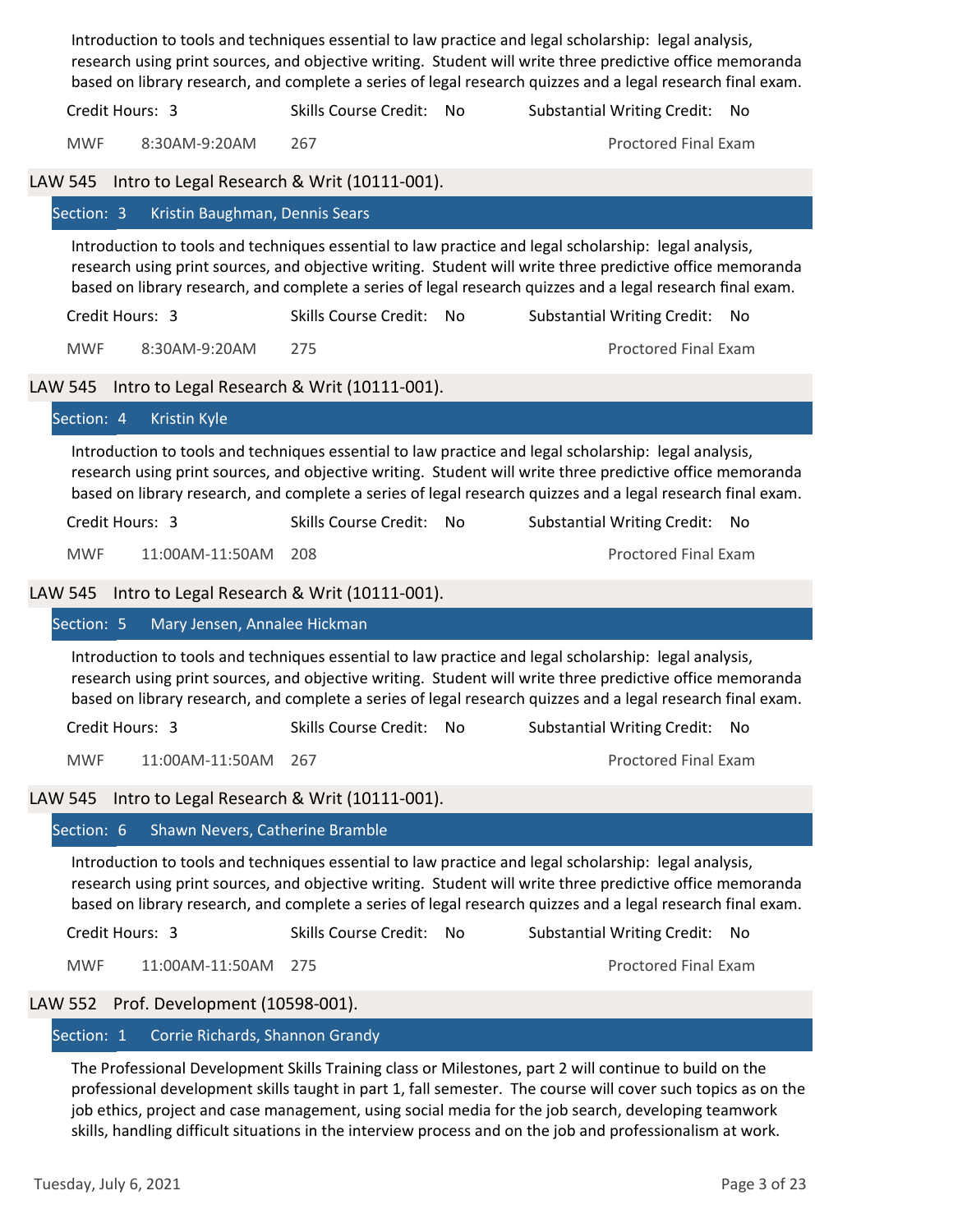|                | T               | 10:00AM-10:50AM                          | 303                                                                                 |                                                                                                                                                                                                                                                                                                                                |     |
|----------------|-----------------|------------------------------------------|-------------------------------------------------------------------------------------|--------------------------------------------------------------------------------------------------------------------------------------------------------------------------------------------------------------------------------------------------------------------------------------------------------------------------------|-----|
|                |                 | LAW 599R Externship (03413-003).         |                                                                                     |                                                                                                                                                                                                                                                                                                                                |     |
|                | Section: 1      | GaeLynn Smith, Carl Hernandez            |                                                                                     |                                                                                                                                                                                                                                                                                                                                |     |
|                |                 |                                          |                                                                                     | Students are able to earn one credit for each 42.5 hours of work performed in an approved<br>externship. After completing a clinical alliance, students may enroll in another placement addressing the<br>same substantive practice area as the completed clinical alliance and can earn up to 4 hours of credit.              |     |
|                |                 | Credit Hours: 1 to 4                     | Skills Course Credit: Yes                                                           | <b>Substantial Writing Credit:</b>                                                                                                                                                                                                                                                                                             | No  |
|                | <b>TBA</b>      |                                          | <b>TBA</b>                                                                          |                                                                                                                                                                                                                                                                                                                                |     |
|                |                 |                                          | LAW 599R Externship (03413-003)--Washington Seminar/IFLP Only                       |                                                                                                                                                                                                                                                                                                                                |     |
|                | Section: 2      | GaeLynn Smith, Carl Hernandez            |                                                                                     |                                                                                                                                                                                                                                                                                                                                |     |
|                |                 |                                          | This section is for Washington Seminar Students Only.                               | Students are able to earn one credit for each 42.5 hours of work performed in an approved externship.                                                                                                                                                                                                                          |     |
|                |                 | Credit Hours: 1 to 10                    | Skills Course Credit: Yes                                                           | <b>Substantial Writing Credit:</b>                                                                                                                                                                                                                                                                                             | No  |
|                | <b>TBA</b>      |                                          | <b>TBA</b>                                                                          |                                                                                                                                                                                                                                                                                                                                |     |
| <b>LAW 602</b> |                 | Administrative Law (03388-000).          |                                                                                     |                                                                                                                                                                                                                                                                                                                                |     |
|                | Section: 1      | <b>Aaron Nielson</b>                     |                                                                                     |                                                                                                                                                                                                                                                                                                                                |     |
|                |                 |                                          | (political/judicial) exist. The role of the attorney in this process is emphasized. | An examination of the administrative process. The course examines why administrative agencies are<br>created, how they obtain information and the uses of that information, what proceedings<br>(rulemaking/adjudication) agencies can commence, and what controls over agency action                                          |     |
|                | Credit Hours: 3 |                                          | Skills Course Credit: No                                                            | <b>Substantial Writing Credit:</b>                                                                                                                                                                                                                                                                                             | No  |
|                | <b>MW</b>       | 4:00PM-5:15PM                            | 206                                                                                 | Take Home exam                                                                                                                                                                                                                                                                                                                 |     |
| LAW 603        |                 | Criminal Pro: Investigation (03383-003). |                                                                                     |                                                                                                                                                                                                                                                                                                                                |     |
|                |                 | Section: 1 Lucy Williams                 |                                                                                     |                                                                                                                                                                                                                                                                                                                                |     |
|                |                 |                                          | (political/judicial) exist. The role of the attorney in this process is emphasized. | An examination of the administrative process. The course examines why administrative agencies are<br>created, how they obtain information and the uses of that information, what proceedings<br>(rulemaking/adjudication) agencies can commence, and what controls over agency action                                          |     |
|                | Credit Hours: 3 |                                          | Skills Course Credit: No                                                            | <b>Substantial Writing Credit:</b>                                                                                                                                                                                                                                                                                             | No. |
|                | <b>TTH</b>      | 1:00PM-2:15PM                            | 275                                                                                 | <b>Proctored Final Exam</b>                                                                                                                                                                                                                                                                                                    |     |
| <b>LAW 605</b> |                 | Antitrust Law (03389-000).               |                                                                                     |                                                                                                                                                                                                                                                                                                                                |     |
|                | Section: 1      | <b>Paul Stancil</b>                      |                                                                                     |                                                                                                                                                                                                                                                                                                                                |     |
|                |                 |                                          | principles of law and economics, examined in the context of certain key cases.      | Development of legal doctrine under the Sherman Act and supplemental legislation, including price fixing,<br>division of market, monopolization, mergers, tying and exclusive dealing arrangements, boycotts, and<br>special relationships between principles of patent and antitrust law. Emphasis: the relationships between |     |

Credit Hours: 0.5 Skills Course Credit: No Substantial Writing Credit: No

Credit Hours: 3 Skills Course Credit: No Substantial Writing Credit: No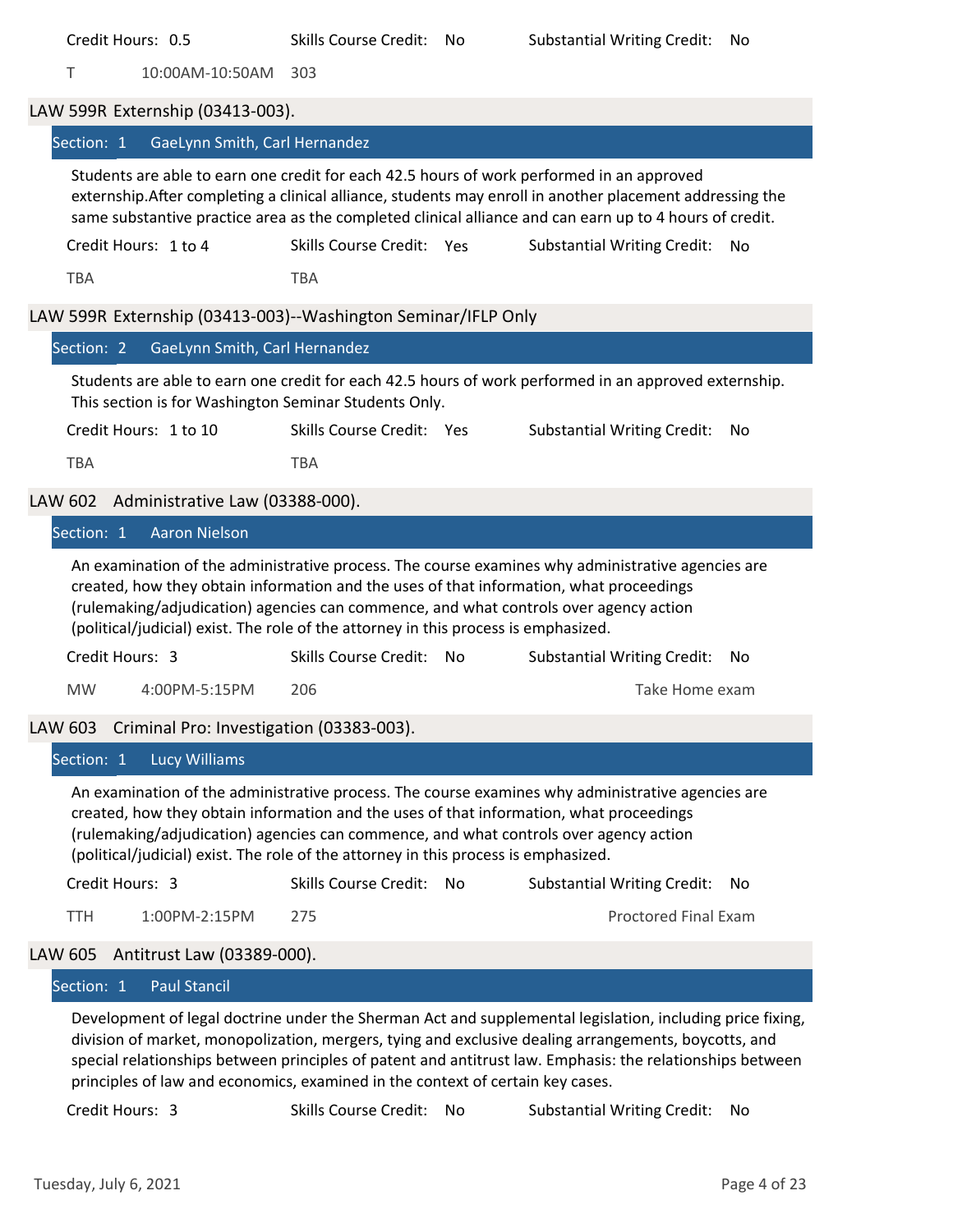LAW 608 Bankruptcy (09738‐001).

Section: 1 Brook Gotberg

A practical course for lawyers who plan on representing businesses or individuals in today's economy. The course covers the relationship between debtors and creditors under both state debt collection law and bankruptcy law, with an emphasis on bankruptcy law. The course focuses on bankruptcy issues from both a consumer and business perspective, covering bankruptcy and commercial principles applicable in a wide variety of legal and business settings. This course will be taught on a 2-on-1-off basis, holding two classes one week and one the following week.

| Credit Hours: 3 |                   | Skills Course Credit: No | Substantial Writing Credit: Yes |
|-----------------|-------------------|--------------------------|---------------------------------|
| <b>MW</b>       | $1:00PM - 2:15PM$ |                          | Proctored Final Exam            |

#### LAW 610 Business Organizations (03431-002).

| Matthew Jennejohn<br>Section: 1                |                              |    |                                                                                                                                                                                                                                                                                                                                                                                                                                      |
|------------------------------------------------|------------------------------|----|--------------------------------------------------------------------------------------------------------------------------------------------------------------------------------------------------------------------------------------------------------------------------------------------------------------------------------------------------------------------------------------------------------------------------------------|
|                                                |                              |    | Introduction to business associations, agency, uniform partnership acts, the essentials of corporate<br>formation, shareholders rights, special problems of closely held businesses, preemptive rights, etc.                                                                                                                                                                                                                         |
| Credit Hours: 3                                | <b>Skills Course Credit:</b> | No | <b>Substantial Writing Credit:</b><br>No                                                                                                                                                                                                                                                                                                                                                                                             |
| <b>MW</b><br>2:30PM-3:45PM                     | 205                          |    | Take home or in class                                                                                                                                                                                                                                                                                                                                                                                                                |
| Business Organizations (03431-002).<br>LAW 610 |                              |    |                                                                                                                                                                                                                                                                                                                                                                                                                                      |
| <b>Jarrod Shobe</b><br>Section: 2              |                              |    |                                                                                                                                                                                                                                                                                                                                                                                                                                      |
|                                                |                              |    | Introduction to business associations, agency, uniform partnership acts, the essentials of corporate<br>formation, shareholders rights, special problems of closely held businesses, preemptive rights, etc.                                                                                                                                                                                                                         |
| Credit Hours: 3                                | <b>Skills Course Credit:</b> | No | <b>Substantial Writing Credit:</b><br>No                                                                                                                                                                                                                                                                                                                                                                                             |
| <b>MW</b><br>9:30AM-10:45AM                    | 271                          |    | Take home or in class                                                                                                                                                                                                                                                                                                                                                                                                                |
| Community Lawyer (09740-000).<br>LAW 613       |                              |    |                                                                                                                                                                                                                                                                                                                                                                                                                                      |
| Section: 1<br>Suchada Bazzelle                 |                              |    |                                                                                                                                                                                                                                                                                                                                                                                                                                      |
|                                                |                              |    | Instruction on the lawyer's role in serving vulnerable and marginalized communities. Students will work<br>with and represent incarcerated children at the local juvenile detention center, students living in Title I<br>school locations, immigrants, refugees, the homeless and other disadvantaged communities.                                                                                                                  |
| Credit Hours: 3                                | Skills Course Credit: Yes    |    | <b>Substantial Writing Credit:</b><br>No                                                                                                                                                                                                                                                                                                                                                                                             |
| <b>TTH</b><br>2:30PM-3:45PM                    | 320                          |    | Final paper                                                                                                                                                                                                                                                                                                                                                                                                                          |
| LAW 618<br>Sports Law (13405-000).             |                              |    |                                                                                                                                                                                                                                                                                                                                                                                                                                      |
| Daniel Van Woerkom<br>Section: 1               |                              |    |                                                                                                                                                                                                                                                                                                                                                                                                                                      |
|                                                |                              |    | An examination of the different duties of an attorney in the role of sports agent," including: player/agent<br>recruiting and representation, player/club contract negotiation, marketing and licensing contracts, and<br>career and injury management, supplemented by a review of current topics relevant to attorneys<br>representing professional athletes, university athletic departments, professional teams and leagues, and |

sports‐related industries."

| Credit Hours: 2 |                | Skills Course Credit: Yes | Substantial Writing Credit: No |
|-----------------|----------------|---------------------------|--------------------------------|
| <b>MW</b>       | 9:30AM-10:20AM | -306                      | Final paper                    |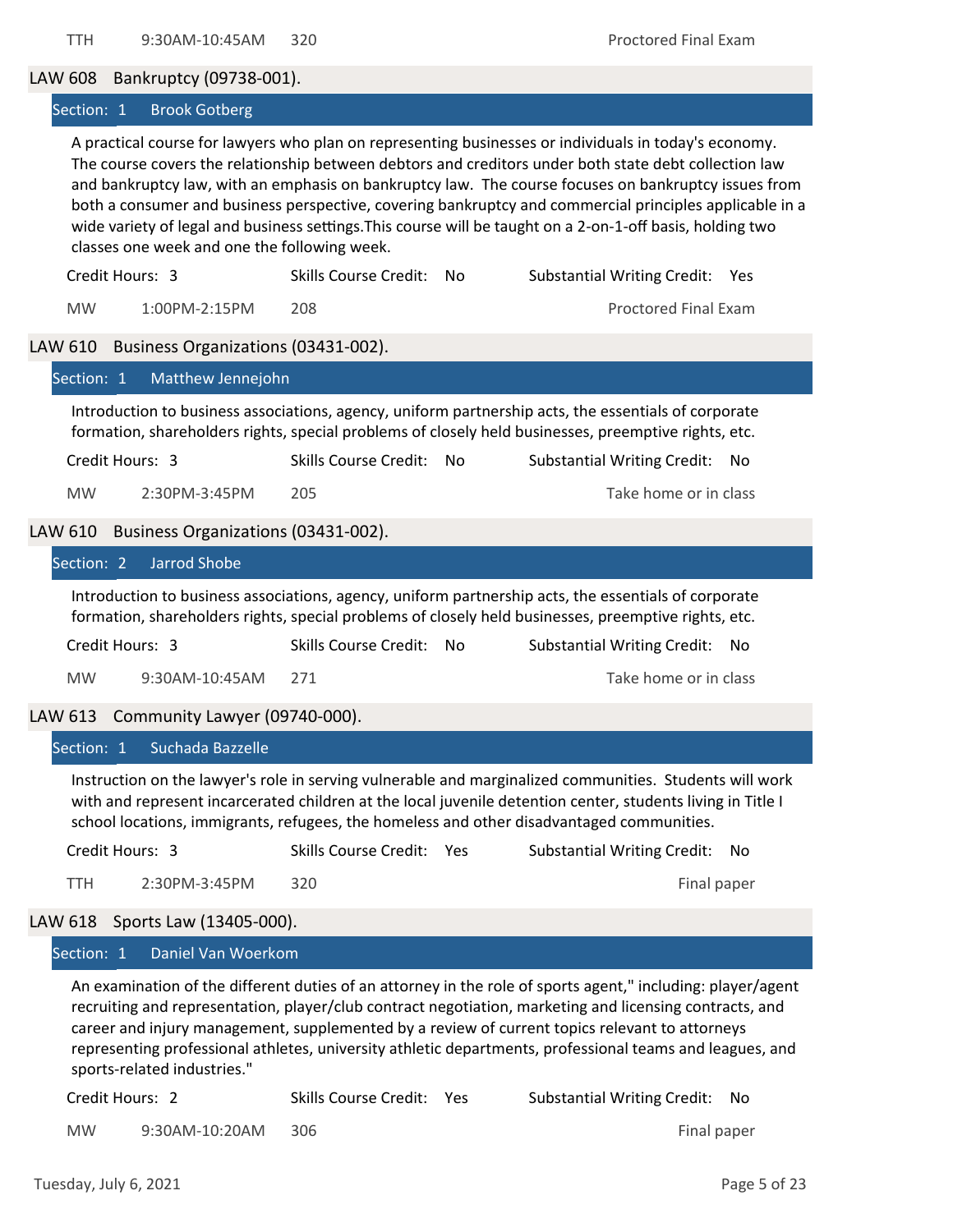#### LAW 624 Environmental Law (03399‐000).

#### Section: 1 Brigham Daniels

A study of the major federal laws relating to environmental protection, including the Endangered Species Act, the Clean Air Act, the Clean Water Act, the National Environmental Policy Act, and CERCLA.The course will focus on crosscutting issues of environmental and regulatory concern, including the strengths and limitations of the differing regulatory approaches; the role of states, agencies and private litigants in administering and enforcing such laws, and the extent to which economic analysis is appropriate to formulating environmental policies.

| Credit Hours: 3 |                    | Skills Course Credit: No | Substantial Writing Credit: No |
|-----------------|--------------------|--------------------------|--------------------------------|
| <b>MW</b>       | 9:30AM-10:45AM 275 |                          | <b>Proctored Final Exam</b>    |

#### LAW 625 Evidence (03400‐003).

| $\mathsf{L}$ is the contractive (00–100 000).                                                                                                                                                                                           |                              |                                                                                                                                                                                                                      |    |  |  |
|-----------------------------------------------------------------------------------------------------------------------------------------------------------------------------------------------------------------------------------------|------------------------------|----------------------------------------------------------------------------------------------------------------------------------------------------------------------------------------------------------------------|----|--|--|
| <b>Scott Goodwin</b><br>Section: 1                                                                                                                                                                                                      |                              |                                                                                                                                                                                                                      |    |  |  |
| An examination of the law of evidence, including the principles governing the admissibility of evidence,<br>the competency of witnesses, and the function of lawyer, judge, and jury in the presentation and<br>evaluation of evidence. |                              |                                                                                                                                                                                                                      |    |  |  |
| Credit Hours: 3                                                                                                                                                                                                                         | Skills Course Credit: No     | <b>Substantial Writing Credit:</b>                                                                                                                                                                                   | No |  |  |
| TTH.<br>4:00PM-5:15PM                                                                                                                                                                                                                   | 306                          | <b>Proctored Final Exam</b>                                                                                                                                                                                          |    |  |  |
| LAW 634 Law & Public Educ (09745-001).                                                                                                                                                                                                  |                              |                                                                                                                                                                                                                      |    |  |  |
| Section: 1                                                                                                                                                                                                                              |                              |                                                                                                                                                                                                                      |    |  |  |
| schooling, etc.                                                                                                                                                                                                                         |                              | An examination of the constitutional issues affecting public education in the United States: free speech,<br>religion in the schools, student conduct, teachers' rights, teacher discipline, special education, home |    |  |  |
| Credit Hours: 2                                                                                                                                                                                                                         | <b>Skills Course Credit:</b> | <b>Substantial Writing Credit:</b><br>No.                                                                                                                                                                            | No |  |  |
| 4:00PM-5:40PM<br>M                                                                                                                                                                                                                      | 271                          |                                                                                                                                                                                                                      |    |  |  |
| LAW 640 Federal Taxation 1 (03404-001).                                                                                                                                                                                                 |                              |                                                                                                                                                                                                                      |    |  |  |
| <b>Clifton Fleming</b><br>Section: 1                                                                                                                                                                                                    |                              |                                                                                                                                                                                                                      |    |  |  |

A study of federal personal income tax, with an introduction to business and corporate income tax, and federal tax procedure. Emphasis is placed on developing the student's ability to examine and understand statutory, judicial, and administrative tax law and to apply the law in solving specific problems.

| Credit Hours: 4 |               | Skills Course Credit: No | Substantial Writing Credit: No |
|-----------------|---------------|--------------------------|--------------------------------|
| TWTH            | 1:00PM-2:15PM | 205                      | <b>Proctored Final Exam</b>    |

## LAW 642 Corporate Taxation (13408-000).

#### Section: 1 Christine Hurt

This course focuses on the federal system of taxation for corporations under Subchapter C of the Internal Revenue Code and their shareholders. At the end of the course, students should understand tax consequences of (i) organizing and capitalizing a corporation; (2) distributions of cash and assets to shareholders; (3) full and partial redemptions of shareholder‐held stock; (4) corporate reorganizations; and (5) liquidations. This course requires some background, through the completion of Federal Taxation I or otherwise, of federal income taxation.

Credit Hours: 3 Skills Course Credit: No Substantial Writing Credit: No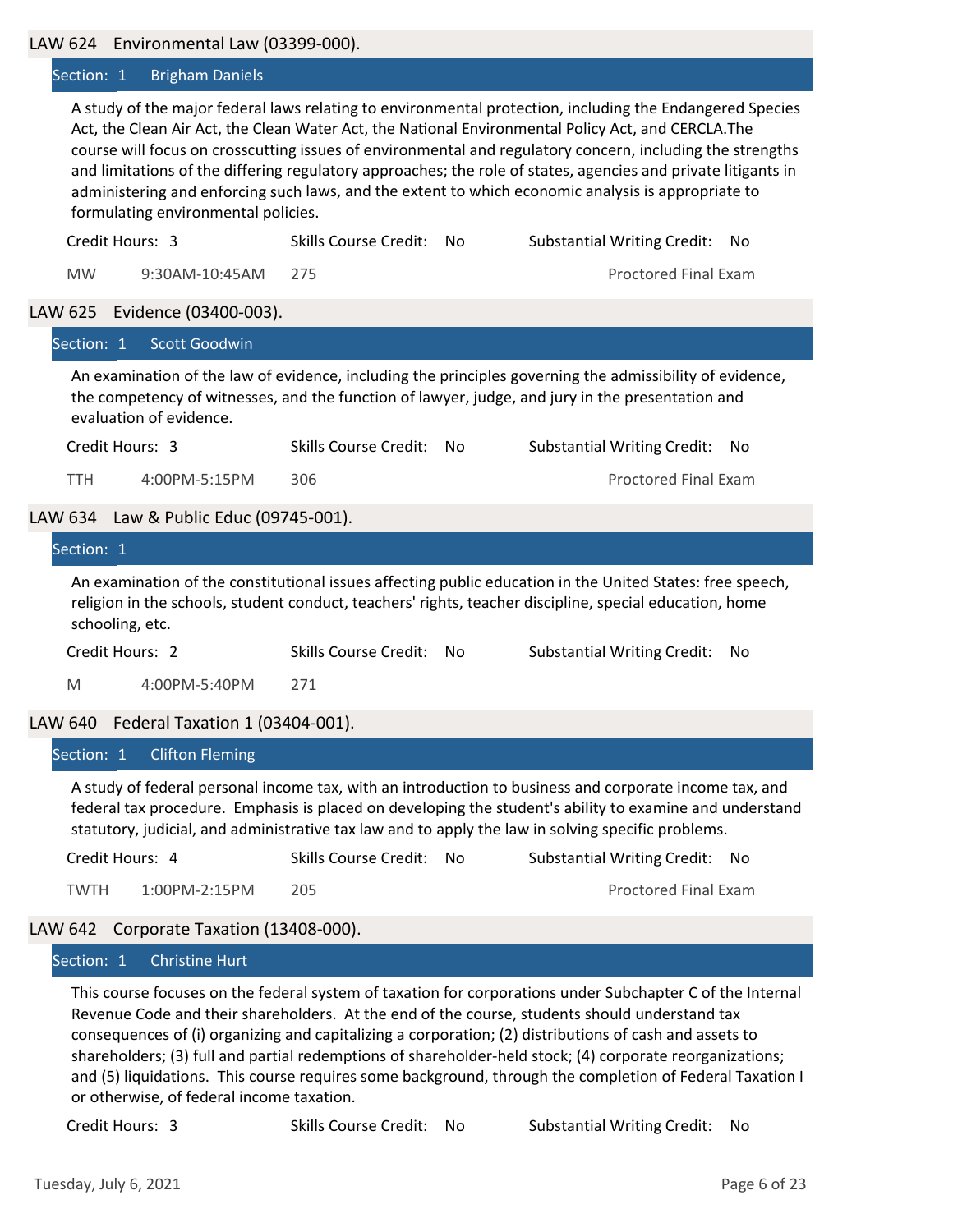MW 1:00PM-2:15PM 275 Proctored Final Exam

LAW 643 International Taxation (03407-003).

| Section: 1     | <b>Clifton Fleming</b>                           |                              |                |                                                                                                                                                                                                                                                                                                                                                                                                                                           |     |
|----------------|--------------------------------------------------|------------------------------|----------------|-------------------------------------------------------------------------------------------------------------------------------------------------------------------------------------------------------------------------------------------------------------------------------------------------------------------------------------------------------------------------------------------------------------------------------------------|-----|
|                |                                                  |                              |                | Rules governing U.S. taxation of income earned within the U.S. by foreigners and income earned abroad<br>by U.S. residents. Critique of these rules in light of economic and international law norms.                                                                                                                                                                                                                                     |     |
|                | Credit Hours: 3                                  | <b>Skills Course Credit:</b> | No             | <b>Substantial Writing Credit:</b>                                                                                                                                                                                                                                                                                                                                                                                                        | No  |
| <b>WTH</b>     | 4:00PM-5:15PM                                    | 271                          |                | <b>Proctored Final Exam</b>                                                                                                                                                                                                                                                                                                                                                                                                               |     |
| <b>LAW 645</b> | Federal Indian Law (03409-002).                  |                              |                |                                                                                                                                                                                                                                                                                                                                                                                                                                           |     |
| Section: 1     | <b>Michalyn Steele</b>                           |                              |                |                                                                                                                                                                                                                                                                                                                                                                                                                                           |     |
|                | rights, and civil rights.                        |                              |                | Law of the federal government and the states respecting Native Americans and their land. Relationship of<br>European discoverers and Native Americans during colonial period; Native American treaties, executive<br>orders, and agreements; changing United States policy respecting Native Americans; federal, state, and<br>tribal jurisdictions, civil and criminal; tribal courts; Native American hunting and fishing rights, water |     |
|                | Credit Hours: 3                                  | <b>Skills Course Credit:</b> | N <sub>o</sub> | <b>Substantial Writing Credit:</b>                                                                                                                                                                                                                                                                                                                                                                                                        | No. |
| <b>MW</b>      | 4:00PM-5:15PM                                    | 314                          |                | Take home or in class                                                                                                                                                                                                                                                                                                                                                                                                                     |     |
| LAW 659        |                                                  |                              |                | Public International Law (03422-000)--Section 1: For Student Taking Proctored Final Exam                                                                                                                                                                                                                                                                                                                                                  |     |
| Section: 1     | <b>Eric Jensen</b>                               |                              |                |                                                                                                                                                                                                                                                                                                                                                                                                                                           |     |
|                | NATIONAL SECURITY LAW and LAW OF ARMED CONFLICT. |                              |                | An examination of the nature of public international law including custom and treaties as sources of law,<br>international responsibilities and remedies, and jurisdictional issues. THIS CLASS IS A PREREQUISITE FOR                                                                                                                                                                                                                     |     |
|                | Credit Hours: 3                                  | <b>Skills Course Credit:</b> | No             | <b>Substantial Writing Credit:</b>                                                                                                                                                                                                                                                                                                                                                                                                        | No. |
| <b>TTH</b>     | 9:30AM-10:45AM                                   | 271                          |                | <b>Proctored Final Exam</b>                                                                                                                                                                                                                                                                                                                                                                                                               |     |
| LAW 659        |                                                  |                              |                | Public International Law (03422-000)--Section 2: For Students Writing a Paper                                                                                                                                                                                                                                                                                                                                                             |     |
| Section: 2     | <b>Eric Jensen</b>                               |                              |                |                                                                                                                                                                                                                                                                                                                                                                                                                                           |     |
|                | NATIONAL SECURITY LAW and LAW OF ARMED CONFLICT. |                              |                | An examination of the nature of public international law including custom and treaties as sources of law,<br>international responsibilities and remedies, and jurisdictional issues. THIS CLASS IS A PREREQUISITE FOR                                                                                                                                                                                                                     |     |
|                | Credit Hours: 3                                  | <b>Skills Course Credit:</b> | No             | <b>Substantial Writing Credit:</b>                                                                                                                                                                                                                                                                                                                                                                                                        | Yes |
| <b>TTH</b>     | 9:30AM-10:45AM                                   | <b>TBA</b>                   |                | Final paper                                                                                                                                                                                                                                                                                                                                                                                                                               |     |
| LAW 660        | Professional Responsibility (03423-000).         |                              |                |                                                                                                                                                                                                                                                                                                                                                                                                                                           |     |
| Section: 1     | Elysa Dishman                                    |                              |                |                                                                                                                                                                                                                                                                                                                                                                                                                                           |     |
|                | ethical lawyering.                               |                              |                | The course uses the Model Rules of Professional Conduct as a backdrop for an examination of issues in                                                                                                                                                                                                                                                                                                                                     |     |
|                | Credit Hours: 3                                  | <b>Skills Course Credit:</b> | No             | <b>Substantial Writing Credit:</b>                                                                                                                                                                                                                                                                                                                                                                                                        | No  |
| <b>MW</b>      | 9:30AM-10:45AM                                   | 206                          |                | Take home or in class                                                                                                                                                                                                                                                                                                                                                                                                                     |     |
|                |                                                  |                              |                |                                                                                                                                                                                                                                                                                                                                                                                                                                           |     |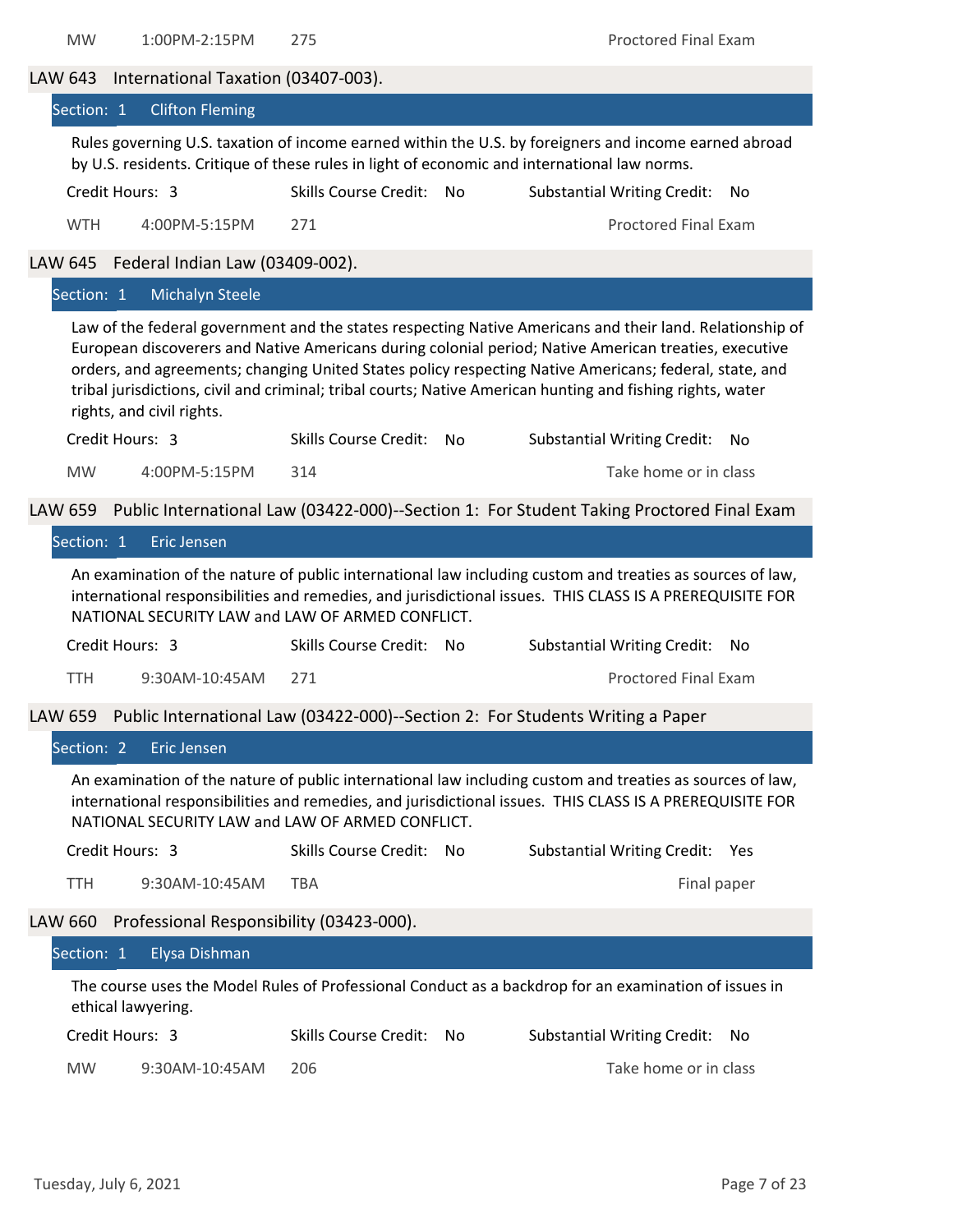|           | Section: 2 Simon Cantarero           |                          |                                                                                                       |
|-----------|--------------------------------------|--------------------------|-------------------------------------------------------------------------------------------------------|
|           | ethical lawyering.                   |                          | The course uses the Model Rules of Professional Conduct as a backdrop for an examination of issues in |
|           | Credit Hours: 3                      | Skills Course Credit: No | <b>Substantial Writing Credit:</b><br>No.                                                             |
| <b>MW</b> | 4:00PM-5:15PM                        | 306                      | <b>Proctored Final Exam</b>                                                                           |
|           | W 666 Wills and Estates (10124-000). |                          |                                                                                                       |
|           |                                      |                          |                                                                                                       |

## LAW 666 Wills and Estates (10124‐000).

#### Section: 1 Rust Tippett

Transfer of property through intestate succession; wills and will substitutes; the effect of community property ownership; legal and ethical issues surrounding end‐of‐life decisions including living wills, medical directives, and medical powers of attorney; and the administration of decedents' estates. {Wills and Estates, and Trusts are prerequisites for Basic Estate Planning.}

| Credit Hours: 3 |               | Skills Course Credit: No | Substantial Writing Credit: No |
|-----------------|---------------|--------------------------|--------------------------------|
| TTH.            | 2:30PM-3:45PM | 205                      | <b>Proctored Final Exam</b>    |

## LAW 667 Corruption (13740‐000).

Section: 1 John Fowles

This course examines theories, causes and consequences of corruption, and select regimes established to combat and measure it, particularly the U.S. Foreign Corrupt Practices Act and, to a lesser extent, the 2010 UK Bribery Act, the UN Convention Against Corruption, and the OECD Anti‐Bribery Convention. Topics will include the purpose and usefulness of cross‐border and extraterritorial regulation of international business practices, the factors governing the exercise of prosecutorial discretion in the cross‐ border context, the issues surrounding self‐disclosure of criminal conduct, the nature and role of anticorruption compliance programs, and alternatives to the current regime including civil liability for bribe payers and bribe seekers/takers. The course will also analyze the development of current approaches to multi‐agency and multi‐jurisdiction enforcement, both civil and criminal.

| Credit Hours: 2 |               | Skills Course Credit: No | Substantial Writing Credit: No |
|-----------------|---------------|--------------------------|--------------------------------|
| M               | 4:00PM-5:40PM |                          | Final paper                    |

## LAW 668 Negotiation (05983‐001).

#### Section: 1 Benjamin Cook

Negotiation is essential for all lawyers. This course helps students understand negotiation strategies and ethics, improves communication skills, and provides practice for effective implementation of negotiation techniques. Will benefit students interested in any practice area.Negotiating effectively is one of the most important and valuable skills for successful lawyers in any practice area. All lawyers negotiate. Business lawyers negotiate terms of a deal, criminal lawyers negotiate plea bargaining agreements, government lawyers negotiate policy decisions, divorce lawyers negotiate asset allocation, and human rights lawyers negotiate with corporate and government authorities. Even lawyers who aren't engaged in negotiation as part of their daily work will find themselves in situations requiring negotiation, such as determining salary, benefits, and work assignments, or dealing with interpersonal relationships within the office. Despite the prevalence and importance of negotiation across the legal field, many lawyers have a limited understanding of why negotiations often fail, and have not learned skills necessary for effective negotiation. Through readings, class discussion, simulations, research, and other activities, this course aims to increase your awareness of negotiation, enhance your understanding of negotiation theory, improve your negotiation skills, and develop a greater capacity to communicate, to empathize, to advocate, and to manage conflict. By combining theory and practice, the course gives you the opportunity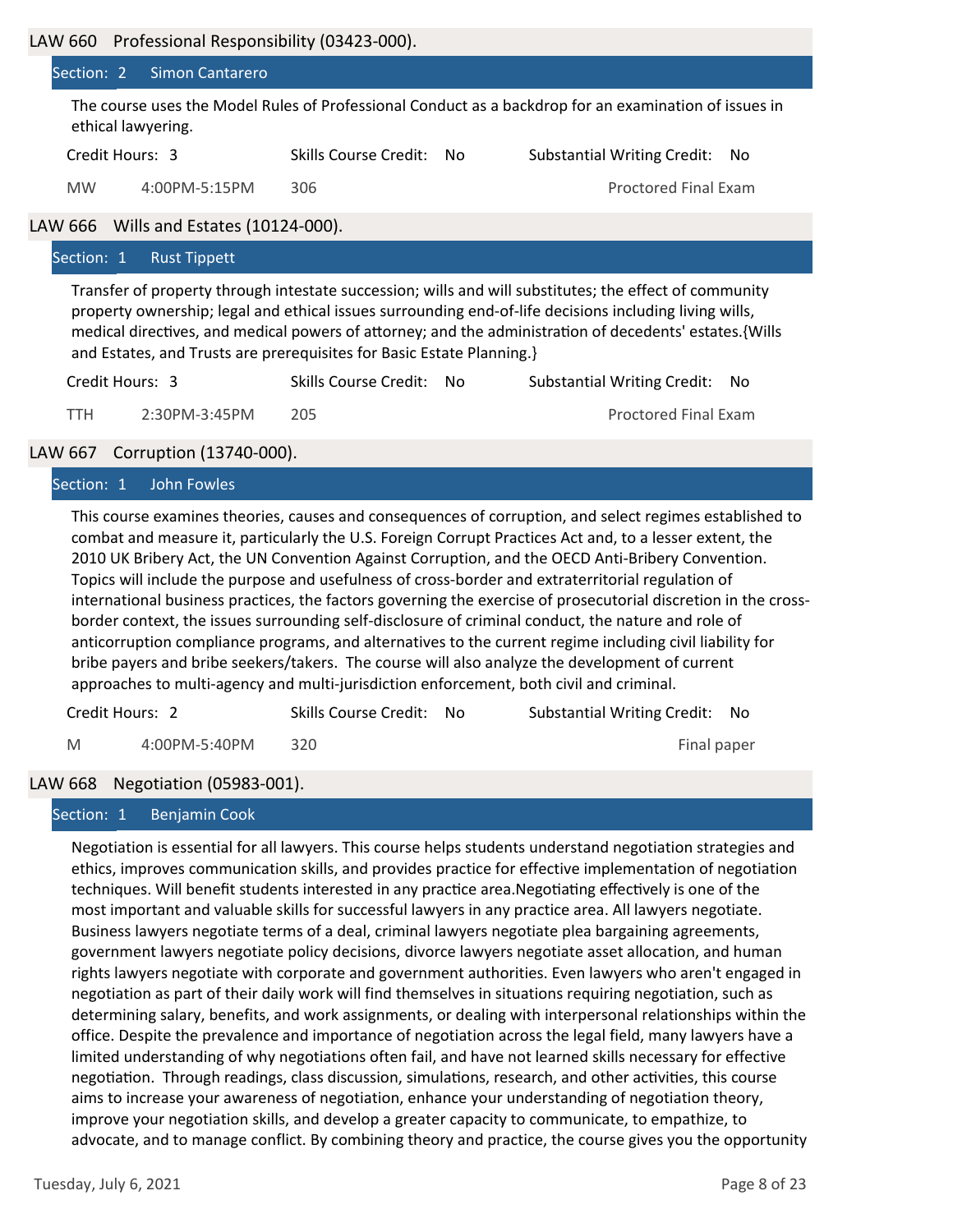|                                                                                                                                                                                                                                                                                                                                                         | to experiment with the ideas discussed in class, and provides opportunities to examine, evaluate, and<br>learn from the experiences of others. |                                      |                           |  |                                    |             |
|---------------------------------------------------------------------------------------------------------------------------------------------------------------------------------------------------------------------------------------------------------------------------------------------------------------------------------------------------------|------------------------------------------------------------------------------------------------------------------------------------------------|--------------------------------------|---------------------------|--|------------------------------------|-------------|
|                                                                                                                                                                                                                                                                                                                                                         |                                                                                                                                                | Credit Hours: 3                      | Skills Course Credit: Yes |  | <b>Substantial Writing Credit:</b> | No.         |
|                                                                                                                                                                                                                                                                                                                                                         | TH.                                                                                                                                            | 1:00PM-3:30PM                        | 208                       |  |                                    | Final paper |
|                                                                                                                                                                                                                                                                                                                                                         |                                                                                                                                                | LAW 669 Civil Discovery (12116-000). |                           |  |                                    |             |
|                                                                                                                                                                                                                                                                                                                                                         |                                                                                                                                                | Section: 1 Stanford Owen             |                           |  |                                    |             |
| Students will learn about the discovery process in civil litigation, including depositions, the production of<br>documents, interrogatories, requests for admissions, mandatory disclosures, subpoenas, expert<br>witnesses, and electronic discovery. Grading is based on several short written and oral reports, and<br>three longer written reports. |                                                                                                                                                |                                      |                           |  |                                    |             |
|                                                                                                                                                                                                                                                                                                                                                         |                                                                                                                                                | Credit Hours: 2                      | Skills Course Credit: Yes |  | <b>Substantial Writing Credit:</b> | No.         |
|                                                                                                                                                                                                                                                                                                                                                         | <b>MW</b>                                                                                                                                      | 11:00AM-11:50AM                      | 205                       |  |                                    | No Final    |
|                                                                                                                                                                                                                                                                                                                                                         |                                                                                                                                                | LAW 670 E-Discovery (13741-000).     |                           |  |                                    |             |
|                                                                                                                                                                                                                                                                                                                                                         |                                                                                                                                                | Section: 1 Richard Armstrong         |                           |  |                                    |             |
|                                                                                                                                                                                                                                                                                                                                                         |                                                                                                                                                |                                      |                           |  |                                    |             |

This course will introduce students to issues involving electronic discovery and the electronic storage of information. The digital age requires both litigation and transactional attorneys to understand the basics of information technology and its impact on the law. Students will examine statutes, regulations, and case law related to the identification, preservation, collection, processing, hosting, review and production of electronic information. Students will also examine ways in which to proactively manage data to reduce privacy, security, and litigation risks and costs. Students will get hands‐on experience through practical exercises and utilizing software to accomplish specific litigation or eDiscovery tasks.

| Credit Hours: 2 |               | Skills Course Credit: No | Substantial Writing Credit: No |
|-----------------|---------------|--------------------------|--------------------------------|
|                 | 4:00PM-5:40PM |                          | Take home or in class          |

LAW 678 Soc Pol ‐ Feminism (03432‐002).

Section: 1 Kif Augustine-Adams

Feminist jurisprudence. Various doctrinal strains in development of feminist legal theory and method; applying them to facially neutral legal issues. Rape, domestic violence, employment discrimination, historical and sociological gender treatment, and practical changes in legal profession accompanying influx of greater numbers of women lawyers.

| Credit Hours: 3 |               | Skills Course Credit: No | Substantial Writing Credit: Yes |             |  |
|-----------------|---------------|--------------------------|---------------------------------|-------------|--|
| <b>MW</b>       | 1:00PM-2:15PM | 314                      |                                 | Final paper |  |

## LAW 680 Fund. of Legal Analysis (14093-000).

#### Section: 1 Catherine Bramble

This course is a continuation of legal analysis skills learned in the first year, with emphasis on legal analysis applied to realistic fact situations to increase students' ability to perform in multiple settings including on law school exams, the bar exam, and client matters.

In this class, students will have the opportunity to practice written legal analysis and receive intensive, individualized feedback in a small section setting. Students will also learn how to improve their ability to perform efficient legal analysis and manage multiple legal matters simultaneously, both of which are fundamental skills for legal practice.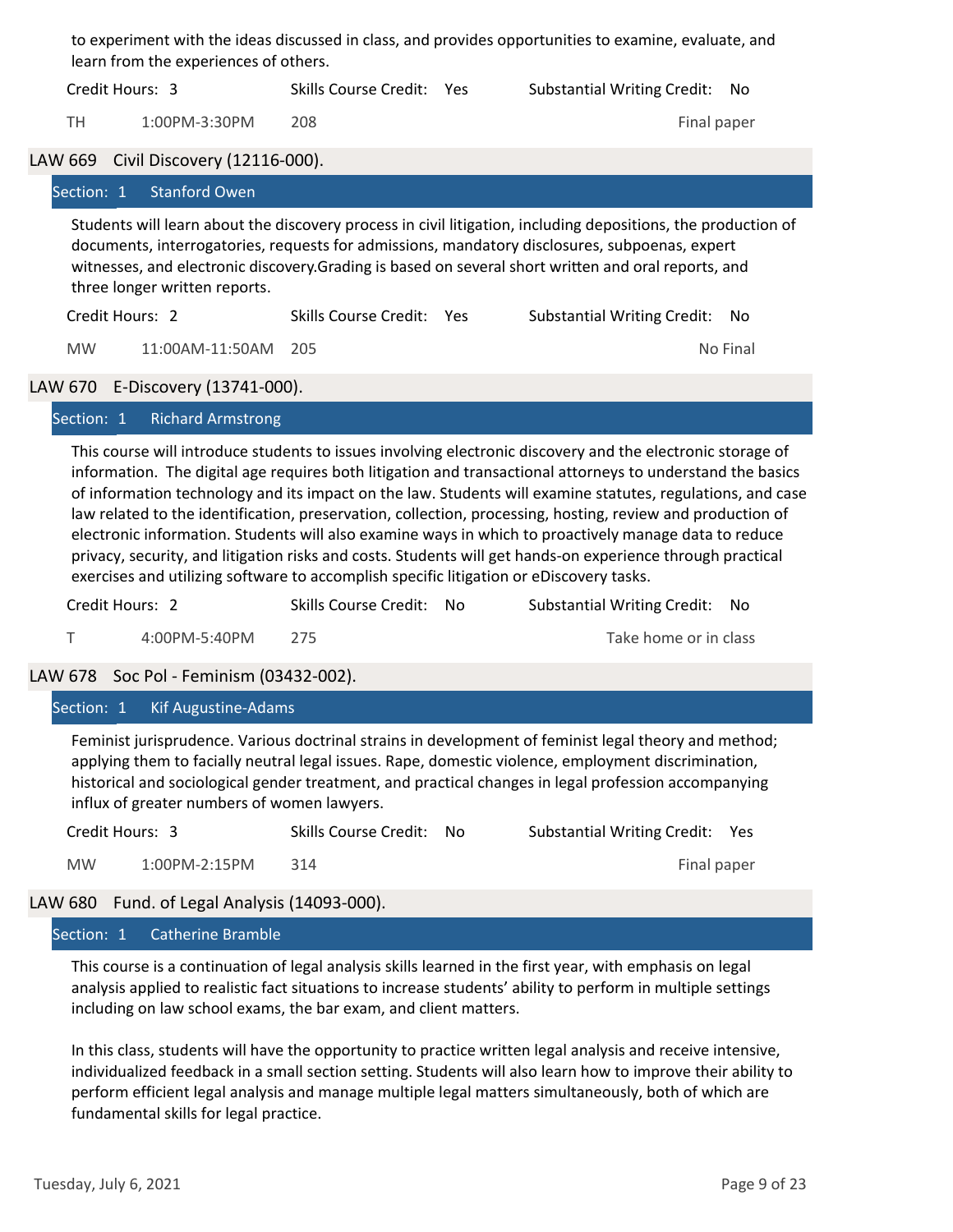| Credit Hours: 2                                                                                                                                                                                                                                                                                                                                                                                                                                                                                                                                                                                                                                                                                                  | <b>Skills Course Credit:</b> | No | <b>Substantial Writing Credit:</b> | No  |
|------------------------------------------------------------------------------------------------------------------------------------------------------------------------------------------------------------------------------------------------------------------------------------------------------------------------------------------------------------------------------------------------------------------------------------------------------------------------------------------------------------------------------------------------------------------------------------------------------------------------------------------------------------------------------------------------------------------|------------------------------|----|------------------------------------|-----|
| <b>TH</b><br>9:00AM-10:40AM                                                                                                                                                                                                                                                                                                                                                                                                                                                                                                                                                                                                                                                                                      | 206                          |    | Take home or in class              |     |
| Intro to American Law (03437-001).<br>LAW 685                                                                                                                                                                                                                                                                                                                                                                                                                                                                                                                                                                                                                                                                    |                              |    |                                    |     |
| Section: 1<br>Eric Jensen                                                                                                                                                                                                                                                                                                                                                                                                                                                                                                                                                                                                                                                                                        |                              |    |                                    |     |
| A survey of basic concepts and institutions in the American legal system. The survey is designed for<br>persons who have received their law degree or its equivalent from a university outside the United States.                                                                                                                                                                                                                                                                                                                                                                                                                                                                                                |                              |    |                                    |     |
| Credit Hours: 3                                                                                                                                                                                                                                                                                                                                                                                                                                                                                                                                                                                                                                                                                                  | Skills Course Credit: No     |    | <b>Substantial Writing Credit:</b> | No. |
| <b>TTH</b><br>8:00AM-9:15AM                                                                                                                                                                                                                                                                                                                                                                                                                                                                                                                                                                                                                                                                                      | 320                          |    | <b>Proctored Final Exam</b>        |     |
| LAW 691 Criminal Procedure: Adjudication (12506-000).                                                                                                                                                                                                                                                                                                                                                                                                                                                                                                                                                                                                                                                            |                              |    |                                    |     |
| <b>Mariah Christensen</b><br>Section: 1                                                                                                                                                                                                                                                                                                                                                                                                                                                                                                                                                                                                                                                                          |                              |    |                                    |     |
| Criminal procedure from the filing of charges through appeals. Pretrial release and detention, the<br>preliminary hearing, the grand jury, the charging instrument, joinder and severance, discovery, selected<br>trial issues, plea bargaining, sentencing and appeals.                                                                                                                                                                                                                                                                                                                                                                                                                                         |                              |    |                                    |     |
| Credit Hours: 3                                                                                                                                                                                                                                                                                                                                                                                                                                                                                                                                                                                                                                                                                                  | <b>Skills Course Credit:</b> | No | <b>Substantial Writing Credit:</b> | No  |
| <b>MW</b><br>1:00PM-215PM                                                                                                                                                                                                                                                                                                                                                                                                                                                                                                                                                                                                                                                                                        | 303                          |    | <b>Proctored Final Exam</b>        |     |
| Disaster Law (12121-000).<br>LAW 693                                                                                                                                                                                                                                                                                                                                                                                                                                                                                                                                                                                                                                                                             |                              |    |                                    |     |
| Lisa Sun<br>Section: 1                                                                                                                                                                                                                                                                                                                                                                                                                                                                                                                                                                                                                                                                                           |                              |    |                                    |     |
| Disasters -- from hurricanes to flooding to earthquakes to pandemics -- reveal and magnify weaknesses in<br>our social structures and legal systems. In this course, we will examine the federal, state, and<br>international legal frameworks for preparing for, responding to, recovering from, and mitigating disasters.<br>We will also examine the role that law plays in shaping disaster risk and the social vulnerability that makes<br>marginalized groups more susceptible to disaster impacts. In addition, we will confront the difficulties of<br>legislating in the face of uncertainty, developing fair compensation and insurance schemes, and rebuilding<br>communities devastated by disaster. |                              |    |                                    |     |
| Credit Hours: 3 Skills Course Credit: No Substantial Writing Credit: Yes                                                                                                                                                                                                                                                                                                                                                                                                                                                                                                                                                                                                                                         |                              |    |                                    |     |
| <b>TTH</b><br>9:30AM-10:45AM                                                                                                                                                                                                                                                                                                                                                                                                                                                                                                                                                                                                                                                                                     | 275                          |    | Final paper                        |     |
| LAW 698R Skills Lab (12389-000)--Business Organizations Skills Lab                                                                                                                                                                                                                                                                                                                                                                                                                                                                                                                                                                                                                                               |                              |    |                                    |     |
| <b>Curtis Anderson</b><br>Section: 1                                                                                                                                                                                                                                                                                                                                                                                                                                                                                                                                                                                                                                                                             |                              |    |                                    |     |
| Students develop skills used in a corporate practice, with specialized attention to the nuances of drafting<br>or reviewing business entity formation and governance documents. An appendage to a doctrinal course;<br>students in the lab must be enrolled concurrently in the related doctrinal course. Elements used in<br>grading: class participation and written assignments.                                                                                                                                                                                                                                                                                                                              |                              |    |                                    |     |
| Credit Hours: 2                                                                                                                                                                                                                                                                                                                                                                                                                                                                                                                                                                                                                                                                                                  | Skills Course Credit: Yes    |    | <b>Substantial Writing Credit:</b> | No  |
| <b>MW</b><br>2:30PM-3:20PM                                                                                                                                                                                                                                                                                                                                                                                                                                                                                                                                                                                                                                                                                       | 208                          |    | Final paper                        |     |
| LAW 698R Skills Lab (12389-000)--Intellectual Property Lab                                                                                                                                                                                                                                                                                                                                                                                                                                                                                                                                                                                                                                                       |                              |    |                                    |     |
| Ken Horton, David Dutcher<br>Section: 2                                                                                                                                                                                                                                                                                                                                                                                                                                                                                                                                                                                                                                                                          |                              |    |                                    |     |
|                                                                                                                                                                                                                                                                                                                                                                                                                                                                                                                                                                                                                                                                                                                  |                              |    |                                    |     |
|                                                                                                                                                                                                                                                                                                                                                                                                                                                                                                                                                                                                                                                                                                                  |                              |    |                                    |     |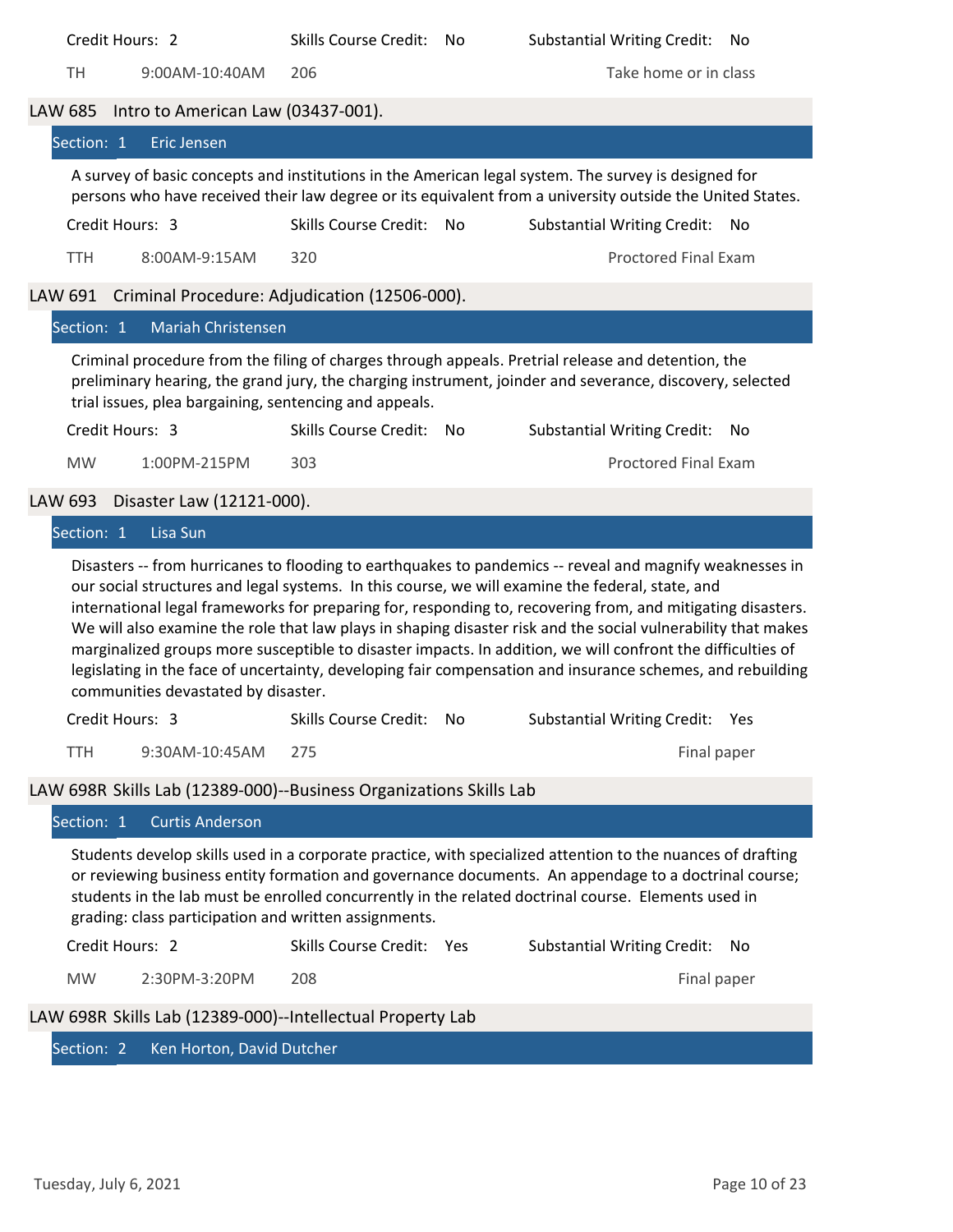Students practice lawyering skills, either through simulations or in the field. An appendage to a doctrinal course; students in the lab must be enrolled concurrently in the related doctrinal course.This is a companion course to the Introduction to Intellectual Property Law class. Students enrolled in this course must concurrently take the Introduction to Intellectual Property Law class. This course is designed both for those interested in pursuing IP as a career and those who are looking only for a basic knowledge of the subject. Other than the requirement that this course be taken concurrently with the Introduction to Intellectual Property Law class, there are no prerequisites for this course, and a scientific background is not required. This is a hands-on course in which students will learn practical skills and gain experience drafting and analyzing common IP agreements that address different types of IP. For example, students will prepare an IP assignment, non-disclosure agreements, various license agreements, and other types of IP contracts. Moreover, students will learn about typical business situations in which IP agreements are used.Grading based on weekly assignments.

| Credit Hours: 1 |               | Skills Course Credit: Yes | Substantial Writing Credit: No |          |
|-----------------|---------------|---------------------------|--------------------------------|----------|
|                 | 1:00PM-1:50PM | 314                       |                                | No Final |

#### LAW 718 Information Privacy Law (13606-000).

#### Section: 1 Clark Asay

We live in an Information Age shaped by data and technology. As the collection and use of information in today's world escalates, privacy has become an issue of paramount importance. This course will provide an in depth analysis of information privacy law, which involves a variety of different types of law (constitutional, tort, contract, property, and statutory) that have developed to address emerging threats to privacy in our information society. Some of the many topics we will cover include: media disclosures of private facts, paparazzi, private lives of public figures, conflicts between privacy and free speech, conflicts between privacy and national security, government databases and surveillance, the 4th Amendment and privacy, and how commercial entities collect, use, and disclose information (and the laws that applies to them).

| Credit Hours: 3 |               | Skills Course Credit: No | Substantial Writing Credit: No |
|-----------------|---------------|--------------------------|--------------------------------|
| <b>TTH</b>      | 1:00PM-2:15PM |                          | <b>Proctored Final Exam</b>    |

## LAW 720 Research & Writing (10621‐000).

| Section:<br>lantha Haight, Mary Jensen |  |
|----------------------------------------|--|
|----------------------------------------|--|

Basic research in American legal tradition and personalized training in writing legal documents in English for non-U.S. attorneys in the LLM program.

| Credit Hours: 2<br>Skills Course Credit: No | Substantial Writing Credit: No |
|---------------------------------------------|--------------------------------|
|---------------------------------------------|--------------------------------|

MF 9:30AM-10:20AM 267 Final paper

# LAW 724 Basic Mediation (10625‐000).

| Section: 1                                                                            | <b>Benjamin Cook</b>               |                           |  |                                |
|---------------------------------------------------------------------------------------|------------------------------------|---------------------------|--|--------------------------------|
| Fundamental communication and mediation skills. Simulated exercises and role playing. |                                    |                           |  |                                |
|                                                                                       | Credit Hours: 3                    | Skills Course Credit: Yes |  | Substantial Writing Credit: No |
| W                                                                                     | 2:30PM-5:00PM                      | 275                       |  | Final paper                    |
|                                                                                       | LAW 727 Trademark Law (12391-001). |                           |  |                                |
| Section: 1                                                                            | Stephanie Bair                     |                           |  |                                |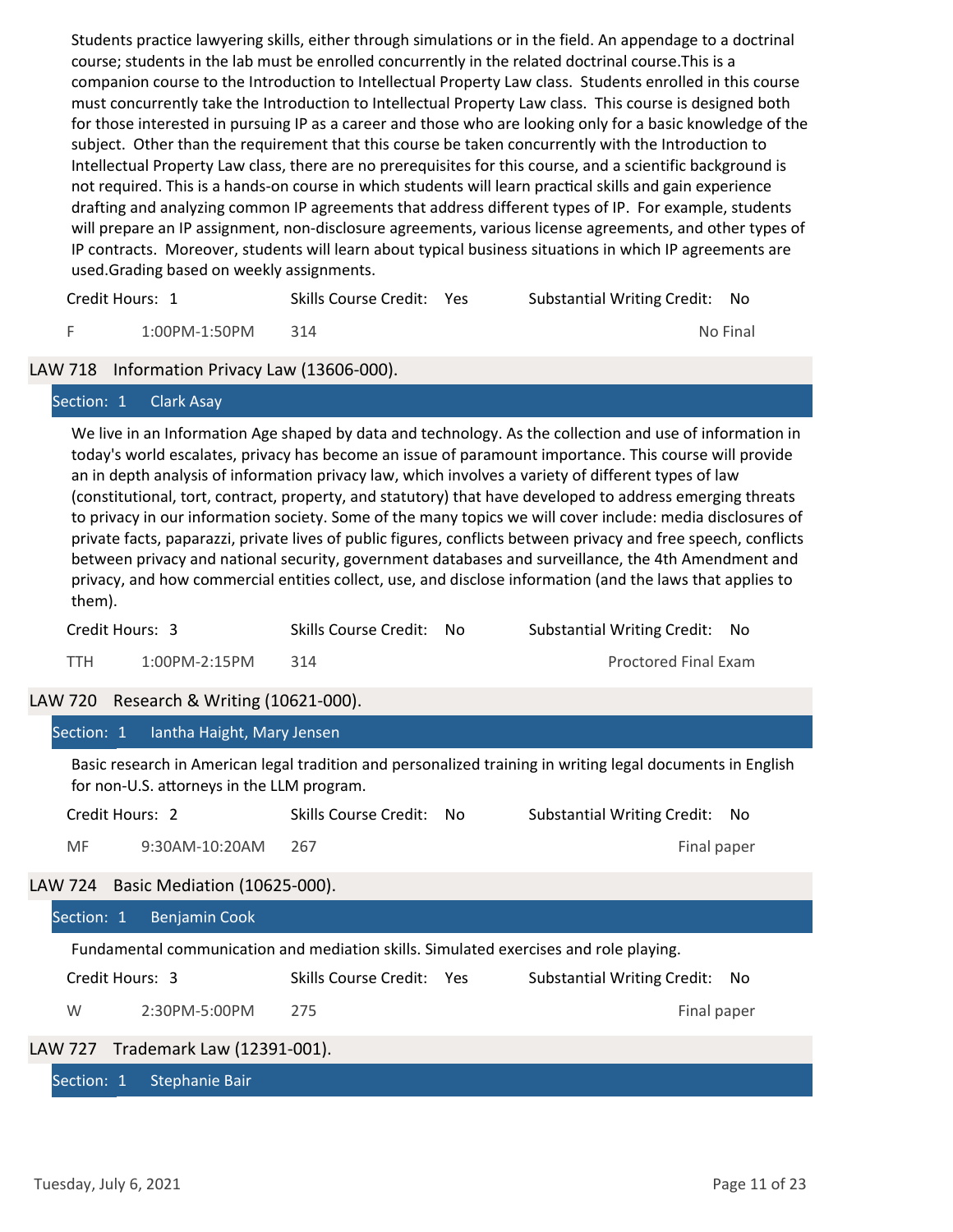This course examines trademark law and policy. In the course, students will study the subject matter of trademark protection, the requirements for acquiring and retaining federal trademark rights, the standards for determining whether a trademark (registered or unregistered) has been infringed, defenses to trademark infringement, dilution doctrines, and certain other rights against unfair competition. The course will also assess how trademark law has changed and is changing in response to emerging technologies. Students are expected to attend and participate in each class. The course will include a final examination.Students who have previously taken Trademark (Law 727), or the Trademark and Copyright Law seminar, are ineligible to take this course.

| Credit Hours: 3 |                  | Skills Course Credit: No | Substantial Writing Credit: No |  |
|-----------------|------------------|--------------------------|--------------------------------|--|
| MW              | $1:00$ PM-2:15PM | 306.                     | <b>Proctored Final Exam</b>    |  |

#### LAW 731 Intro to Intellectual Property (12507-000).

| Section: 1<br><b>Clark Asay</b>                      |                              |                                                                                                                                                                                                                                                                                                                                                                                                                                                                                                                                                                                                                                                                                                                                                                |
|------------------------------------------------------|------------------------------|----------------------------------------------------------------------------------------------------------------------------------------------------------------------------------------------------------------------------------------------------------------------------------------------------------------------------------------------------------------------------------------------------------------------------------------------------------------------------------------------------------------------------------------------------------------------------------------------------------------------------------------------------------------------------------------------------------------------------------------------------------------|
| necessary.                                           |                              | Overview course covering the basics of intellectual property (IP) law --- trade secrets, patents, copyrights,<br>and trademarks, as well as selected other state intellectual property rights. No science background                                                                                                                                                                                                                                                                                                                                                                                                                                                                                                                                           |
| Credit Hours: 3                                      | Skills Course Credit:<br>No. | <b>Substantial Writing Credit:</b><br>No.                                                                                                                                                                                                                                                                                                                                                                                                                                                                                                                                                                                                                                                                                                                      |
| 9:30AM-10:45AM<br>TTH.                               | 306                          | <b>Proctored Final Exam</b>                                                                                                                                                                                                                                                                                                                                                                                                                                                                                                                                                                                                                                                                                                                                    |
| Internet Law Transact Skills (13413-000).<br>LAW 735 |                              |                                                                                                                                                                                                                                                                                                                                                                                                                                                                                                                                                                                                                                                                                                                                                                |
| Curtis Anderson<br>Section: 1                        |                              |                                                                                                                                                                                                                                                                                                                                                                                                                                                                                                                                                                                                                                                                                                                                                                |
| have a final exam.                                   |                              | Almost all companies do business online. Many companies only do business online. This course is an<br>overview course and is intended to provide students interested in a general or a transactional legal<br>practice an introduction to legal issues common in e-commerce. Specific topics are subject to ongoing<br>developments in the area, but will likely include most of the following: terms of use and user agreements,<br>privacy policies and data use topics, legal issues related to monetization of online services, co-branding<br>and online joint ventures, online marketing, data protection and breaches, and the Communications<br>Decency Act. Grading will be primarily based on research and drafting assignments. This class will not |

| Credit Hours: 3 | Skills Course Credit: Yes | Substantial Writing Credit: No |  |
|-----------------|---------------------------|--------------------------------|--|
|                 |                           |                                |  |

MW 4:00PM-5:15PM 208 Final paper

LAW 740 Public Speaking for Lawyers (12512-000).

|           | Section: 1 Kristin Kyle                      |                           |                                                                                                                                                                                                                |          |
|-----------|----------------------------------------------|---------------------------|----------------------------------------------------------------------------------------------------------------------------------------------------------------------------------------------------------------|----------|
|           | and presentation.                            |                           | Communication and interdisciplinary theories and strategies needed for effective persuasive public<br>speaking: speech study, audience analysis, outlining, documentation, organizational skills, word choice, |          |
|           | Credit Hours: 3                              | Skills Course Credit: Yes | Substantial Writing Credit: No                                                                                                                                                                                 |          |
| <b>MW</b> | $9:30$ AM-10:45AM                            | 208                       |                                                                                                                                                                                                                | No Final |
|           | LAW 743 Appellate Brief Writing (12513-001). |                           |                                                                                                                                                                                                                |          |

### Section: 1 Ryan Tenney

Persuasive writing techniques, organization, strategy‐priority of arguments, handling a circuit split, policy arguments, standards of review, persuasion techniques, handling adverse authority, and effective counter argument. This section by invitation only for CC‐Moot Court students.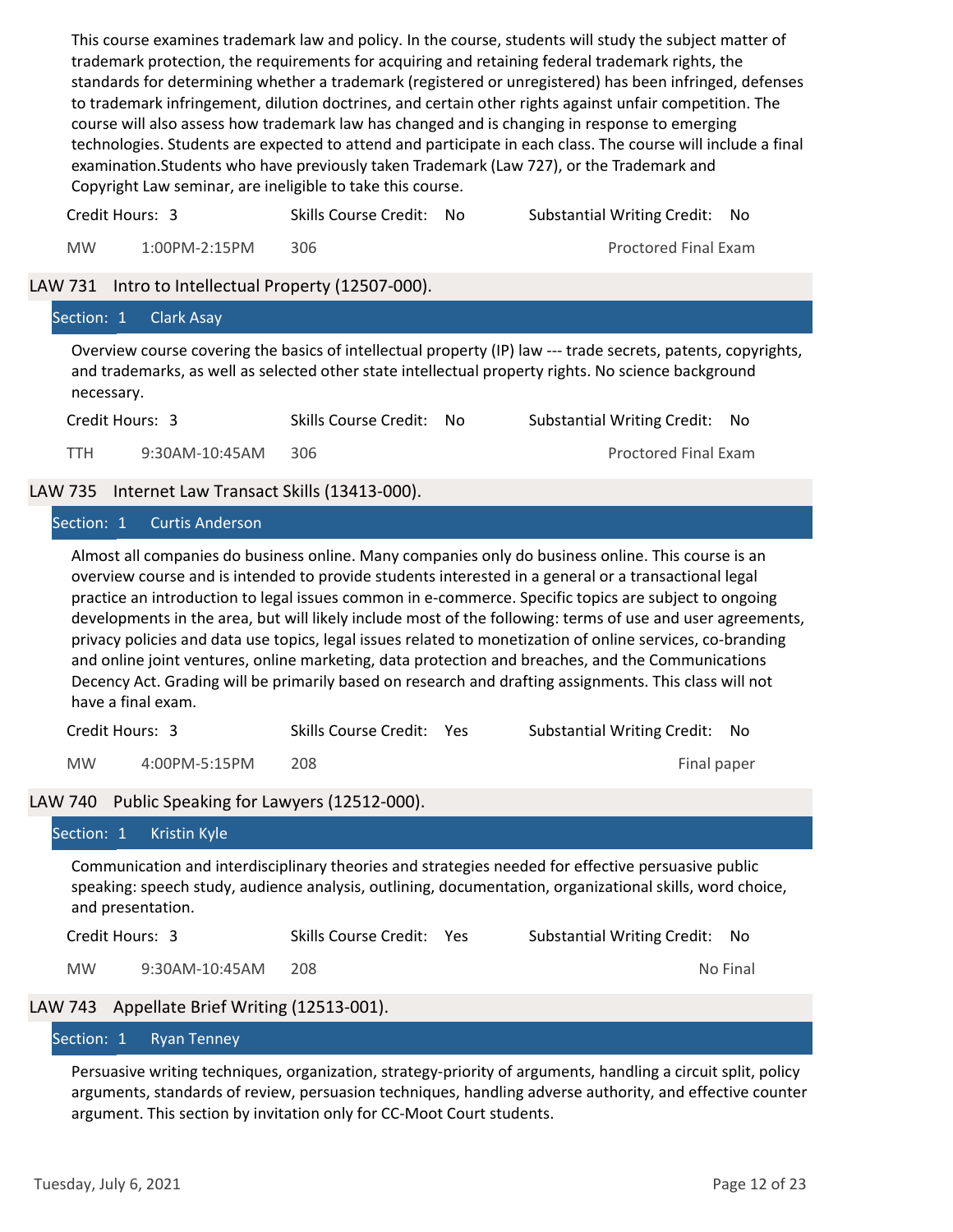|            | Credit Hours: 3                                                                           | Skills Course Credit: | Yes | <b>Substantial Writing Credit:</b>                                                                                                                                                                                                                                                                                                                                                                                                      | No  |
|------------|-------------------------------------------------------------------------------------------|-----------------------|-----|-----------------------------------------------------------------------------------------------------------------------------------------------------------------------------------------------------------------------------------------------------------------------------------------------------------------------------------------------------------------------------------------------------------------------------------------|-----|
| TTH        | 4:00PM-5:15PM                                                                             | 208                   |     | Final paper                                                                                                                                                                                                                                                                                                                                                                                                                             |     |
|            | LAW 751 U.S. Foreign Relations Law (12136-000).                                           |                       |     |                                                                                                                                                                                                                                                                                                                                                                                                                                         |     |
| Section: 1 | David Moore                                                                               |                       |     |                                                                                                                                                                                                                                                                                                                                                                                                                                         |     |
|            | deciding foreign relations questions, and the domestic legal status of international law. |                       |     | This course examines constitutional, statutory, and common law doctrines that govern the United States'<br>conduct of foreign relations. Focuses on the allocation of foreign relations authority, both among the<br>branches of the federal government and between the federal and state governments. Specific topics<br>include the scope of the treaty power, the constitutionality of executive agreements, the judiciary's role in |     |
|            | Credit Hours: 3                                                                           | Skills Course Credit: | No. | <b>Substantial Writing Credit:</b>                                                                                                                                                                                                                                                                                                                                                                                                      | No. |
| TTH        | 2:30PM-3:45PM                                                                             | 275                   |     | <b>Proctored Final Exam</b>                                                                                                                                                                                                                                                                                                                                                                                                             |     |
|            | LAW 752 Transactional Legal Drafting (13414-000).                                         |                       |     |                                                                                                                                                                                                                                                                                                                                                                                                                                         |     |

#### Section: 1 Curtis Anderson

This course introduces students to skills needed to be an effective transactional lawyer. Students will learn to draft clear, effective, plain language contracts and to analyze transactional documents. This course will introduce students to a variety of subject matters, including real estate, intellectual property, employment, general corporate, and mergers and acquisitions. Using drafting problems based on actual legal matters and interactive lectures, students will (i) develop drafting skills specific to a transactional law practice, (ii) sharpen analytical skills relevant to these contracts, and (iii) be introduced to specialized contractual concepts common to a transactional practice. The class will appeal to students interested in working in‐house for a company or in a large or small law firm and practicing transactional law (of any type). Elements used in grading are written assignments and class participation. This class will not have a final exam.

| Credit Hours: 3 |                | Skills Course Credit: Yes | Substantial Writing Credit: No |  |
|-----------------|----------------|---------------------------|--------------------------------|--|
| <b>TTH</b>      | 9:30AM-10:45AM | - 208                     | Final paper                    |  |

## LAW 772 Corp Compliance & Legal Risk (13611-000).

#### Section: 1 Elysa Dishman

This course considers the theory and practice of risk assessment, compliance systems, and related corporate culture. Sophisticated corporations face a multitude of risks requiring a team of compliance professionals using advanced compliance tools to manage legal and reputational risks associated with domestic and foreign operations. Our study surveys the risk assessment methodologies, compliance strategies and corporate governance models used to protect the organization and its employees.

| Credit Hours: 3 |                  | Skills Course Credit: No | Substantial Writing Credit: No |  |
|-----------------|------------------|--------------------------|--------------------------------|--|
| <b>MW</b>       | $1:00$ PM-2:15PM | 206.                     | Take home or in class          |  |

#### LAW 780R Clinical Alliance (13467‐000)‐‐Government Practice Clinical Alliance

#### Section: 1 Susan Griffith

Live‐client interactions under the supervision of seasoned practitioners. Emphasis on the development of professional skills, including legal research and writing, counseling, interviewing, negotiation, mediation, and problem solving. Under Utah's revised student practice rule, you will work with seasoned government lawyers at the federal, state or local level to conduct legal research and analysis, draft legal opinions and memoranda, draft and respond to pleadings related to government litigation, attend meetings, hearings and trials and do work associated with in‐house government attorneys who represent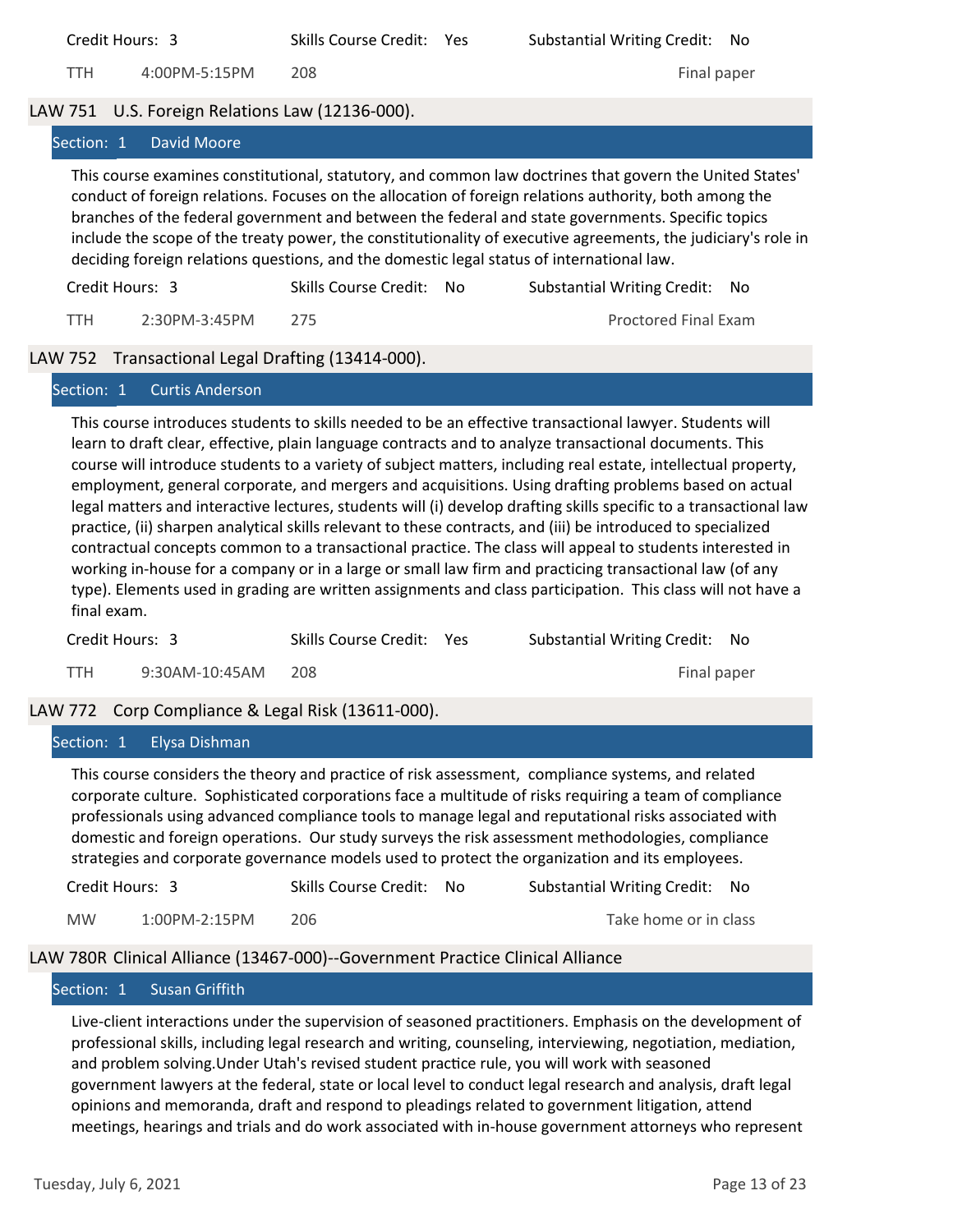|                                                                                                                                                                                                                                                  | various governmental agencies and offices. For example, students may choose to work with the U.S.<br>Attorney's Office, the Department of the Interior, the Internal Revenue Service, the Office of the Utah<br>Attorney General, or the Provo City Attorney's Office. |                      |                                                                    |            |                                    |             |  |
|--------------------------------------------------------------------------------------------------------------------------------------------------------------------------------------------------------------------------------------------------|------------------------------------------------------------------------------------------------------------------------------------------------------------------------------------------------------------------------------------------------------------------------|----------------------|--------------------------------------------------------------------|------------|------------------------------------|-------------|--|
|                                                                                                                                                                                                                                                  |                                                                                                                                                                                                                                                                        | Credit Hours: 2 to 3 | Skills Course Credit: Yes                                          |            | <b>Substantial Writing Credit:</b> | No.         |  |
|                                                                                                                                                                                                                                                  | T.                                                                                                                                                                                                                                                                     | 8:30AM-9:20AM        | 276                                                                |            |                                    | Final paper |  |
|                                                                                                                                                                                                                                                  |                                                                                                                                                                                                                                                                        |                      | LAW 780R Clinical Alliance (13467-000)--Judicial Clinical Alliance |            |                                    |             |  |
|                                                                                                                                                                                                                                                  | Section: 2                                                                                                                                                                                                                                                             | Kristin Kyle         |                                                                    |            |                                    |             |  |
| Live-client interactions under the supervision of seasoned practitioners. Emphasis on the development of<br>professional skills, including legal research and writing, counseling, interviewing, negotiation, mediation,<br>and problem solving. |                                                                                                                                                                                                                                                                        |                      |                                                                    |            |                                    |             |  |
|                                                                                                                                                                                                                                                  |                                                                                                                                                                                                                                                                        | Credit Hours: 2 to 4 | <b>Skills Course Credit:</b>                                       | <b>Yes</b> | <b>Substantial Writing Credit:</b> | No.         |  |
|                                                                                                                                                                                                                                                  |                                                                                                                                                                                                                                                                        |                      |                                                                    |            |                                    |             |  |

T 1:00PM‐1:50PM 208 No Final

## LAW 780R Clinical Alliance (13467-000)--Criminal Prosecution & Defense CA

## Section: 3 Adam Pomeroy, Matt Morrise

Live‐client interactions under the supervision of seasoned practitioners. Emphasis on the development of professional skills, including legal research and writing, counseling, interviewing, negotiation, mediation, and problem solving. Under Utah's revised student practice rule, and under the supervision of attorneys from the Utah County Public Defender Office or the Utah County Attorney's Office, you will represent the government or clients in misdemeanor cases (and sometimes felonies) in the Utah County Justice Court or the Utah 4th Judicial District Court. In your role as a law student practitioner, you will able to participate in the various aspects of representing the government or a client in the criminal prosecution or defense process including interviewing and counseling police officers or clients, legal research and writing, reviewing fact investigations and discovery, preparing, filing and arguing motions and conducting or participating in criminal hearings and trials. The classroom component of the course will allow you to participate in the development of professional skills which will assist you in preparing to fully engage representation of the government and clients in the courtroom.An important goal of this clinical alliance is to have students create a portfolio of work product which can be used to demonstrate skills proficiency to future employers.

|    | Credit Hours: 2 to 3 | Skills Course Credit: Yes | Substantial Writing Credit: No |
|----|----------------------|---------------------------|--------------------------------|
| TH | 4:00PM-4:50PM        |                           | No Final                       |

## LAW 780R Clinical Alliance (13467‐000)‐‐Law Firm & Corporate Counsel CA

| <b>Susan Griffith</b><br>Section: 4                                                                                                                                                                                                              |                           |                                            |  |  |  |  |  |  |
|--------------------------------------------------------------------------------------------------------------------------------------------------------------------------------------------------------------------------------------------------|---------------------------|--------------------------------------------|--|--|--|--|--|--|
| Live-client interactions under the supervision of seasoned practitioners. Emphasis on the development of<br>professional skills, including legal research and writing, counseling, interviewing, negotiation, mediation,<br>and problem solving. |                           |                                            |  |  |  |  |  |  |
| Credit Hours: 2 to 3                                                                                                                                                                                                                             | Skills Course Credit: Yes | <b>Substantial Writing Credit:</b><br>- No |  |  |  |  |  |  |
| $8:30AM-9:20AM$<br>W                                                                                                                                                                                                                             | 276                       | Final paper                                |  |  |  |  |  |  |
| LAW 788R Law School Clinic (12395-000)--BYU Community Legal Clinic                                                                                                                                                                               |                           |                                            |  |  |  |  |  |  |
| Carl Hernandez, Athelia Graham<br>Section: 1                                                                                                                                                                                                     |                           |                                            |  |  |  |  |  |  |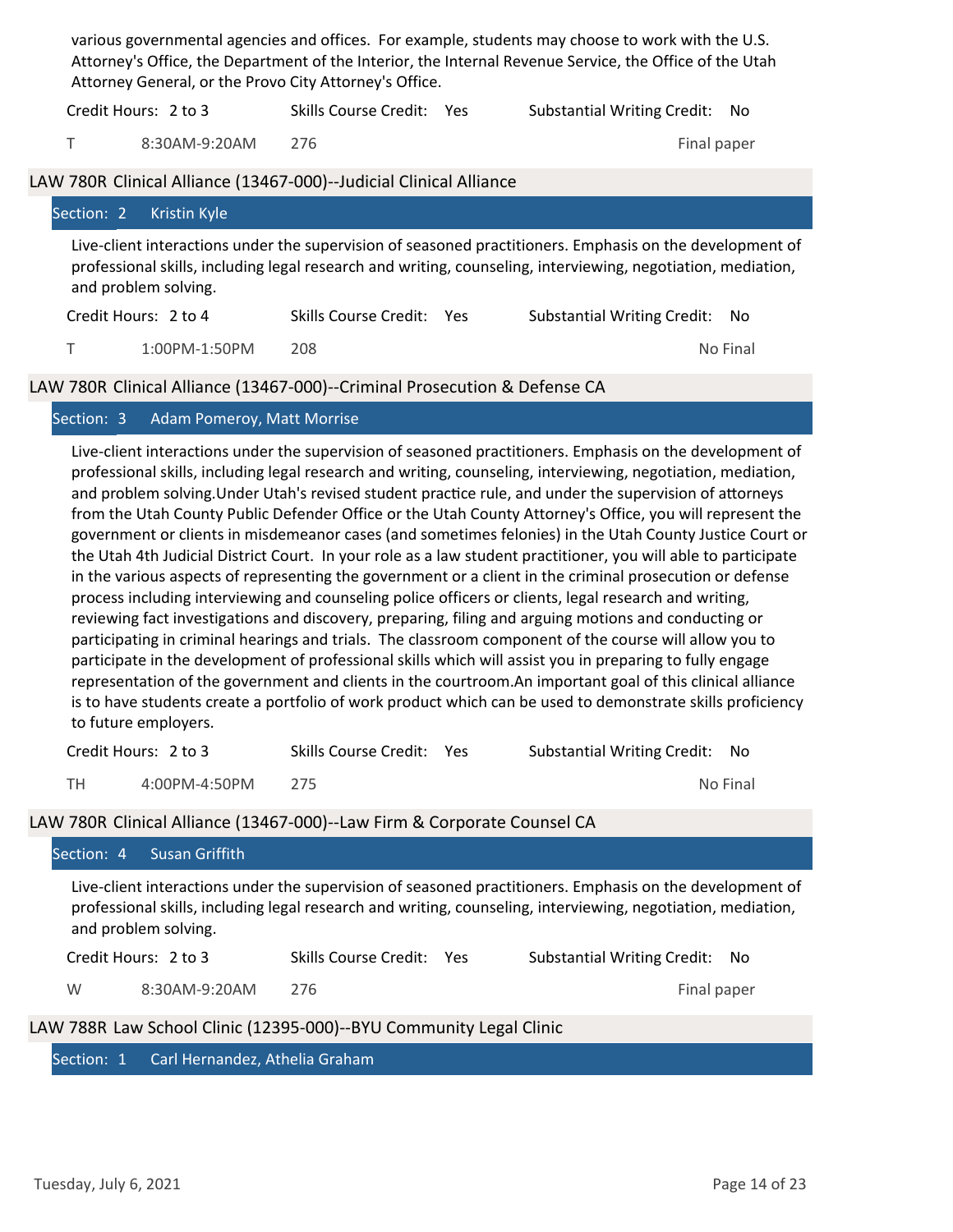Live‐client interactions with underserved populations under the supervision of seasoned practitioners. Students will advise and represent one or more actual clients with predominant focus on immigration law, consumer law, government benefit law and other areas of law common to the immigrant, refugee and Hispanic populations. Emphasis will be on the development of professional skills including interviewing and counseling, conducting legal research and drafting legal documents. Students must attend a weekly seminar taught by the clinical supervisor. An offsite requirement to work in the clinic from 5 to 7 p.m. on Thursdays at the Provo Deseret Industries is also required.

|   | Credit Hours: 1 to 4 | Skills Course Credit: Yes | Substantial Writing Credit: No |          |
|---|----------------------|---------------------------|--------------------------------|----------|
| M | 4:00PM-4:50PM        | 276                       |                                | No Final |

## LAW 788R Law School Clinic (12395‐000)‐‐Legal Design Clinic 1 (LawX)

## Section: 10 Eric Vogeler, Marie Kulbeth

Legal Design Lab is a project‐based course in which students learn to use design thinking to analyze and address legal issues. The course has three parts. First, students will learn the basics of design-thinking and how those principles apply to the law. Second, the class will work as a team to design a solution to a specific legal problem identified by the instructor and involving a live client. Students will communicate directly with the client and other people affected by the problem and work with an interdisciplinary team to create a prototype that addresses the issue. Once a prototype is created, students will get feedback on the prototype from the client and other users and iterate based on the feedback. The goal is to release the product to the client or to the public, as applicable, at the end of the semester. Third, each student will identify a problem in the law that can be ameliorated through improved design. At the end of the semester, each student will present a proposal for solving the specified problem. The proposals will be considered for future projects at the Legal Design Clinic.

| Credit Hours: 2 |                    | Skills Course Credit: Yes | Substantial Writing Credit: No |          |  |
|-----------------|--------------------|---------------------------|--------------------------------|----------|--|
|                 | 9:00AM-11:00AM 271 |                           |                                | No Final |  |

## LAW 788R Law School Clinic (12395‐000)‐‐BYU Community Legal Clinic

## Section: 2 Carl Hernandez, Athelia Graham

Live‐client interactions with underserved populations under the supervision of seasoned practitioners. Students will advise and represent one or more actual clients with predominant focus on immigration law, consumer law, government benefit law and other areas of law common to the immigrant, refugee and Hispanic populations. Emphasis will be on the development of professional skills including interviewing and counseling, conducting legal research and drafting legal documents. Students must attend a weekly seminar taught by the clinical supervisor. An offsite requirement to work in the clinic from 5 to 7 p.m. on Thursdays at the Provo Deseret Industries is also required.

| Credit Hours: 1 to 4 |                | Skills Course Credit: Yes | Substantial Writing Credit: No |          |  |
|----------------------|----------------|---------------------------|--------------------------------|----------|--|
| M                    | 9:30AM-10:20AM | - 276                     |                                | No Final |  |

## LAW 788R Law School Clinic (12395‐000)‐‐BYU Community Legal Clinic

## Section: 3 Carl Hernandez, Athelia Graham

Live‐client interactions with underserved populations under the supervision of seasoned practitioners. Students will advise and represent one or more actual clients with predominant focus on immigration law, consumer law, government benefit law and other areas of law common to the immigrant, refugee and Hispanic populations. Emphasis will be on the development of professional skills including interviewing and counseling, conducting legal research and drafting legal documents. Students must attend a weekly seminar taught by the clinical supervisor. An offsite requirement to work in the clinic from 5 to 7 p.m. on Thursdays at the Provo Deseret Industries is also required.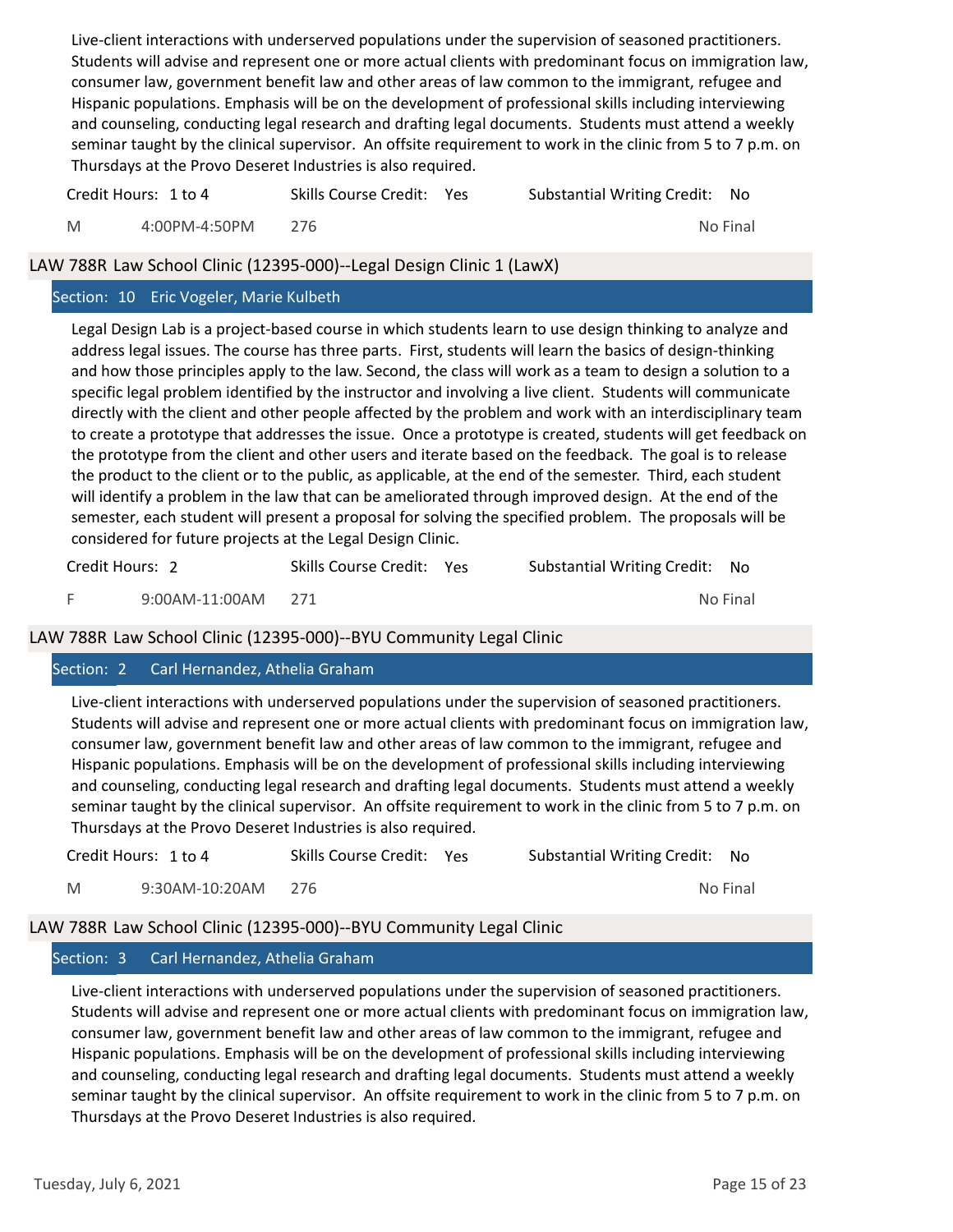| Credit Hours: 1 to 4                                                                                                                                                                                                                                                                                                                                                                                                                                                                                | Skills Course Credit: | Yes | <b>Substantial Writing Credit:</b> | No.      |
|-----------------------------------------------------------------------------------------------------------------------------------------------------------------------------------------------------------------------------------------------------------------------------------------------------------------------------------------------------------------------------------------------------------------------------------------------------------------------------------------------------|-----------------------|-----|------------------------------------|----------|
| 4:00PM-4:50PM                                                                                                                                                                                                                                                                                                                                                                                                                                                                                       | 276                   |     |                                    | No Final |
| LAW 788R Law School Clinic (12395-000)--Mediation Clinic                                                                                                                                                                                                                                                                                                                                                                                                                                            |                       |     |                                    |          |
| Leeann Glade<br>Section: 4                                                                                                                                                                                                                                                                                                                                                                                                                                                                          |                       |     |                                    |          |
| Live-client interactions under the supervision of seasoned practitioners. Emphasis on the development of<br>professional skills, including legal research and writing, counseling, interviewing, negotiation, mediation,<br>and problem solving. Students build on the skills they learned in Basic Mediation while mediating with<br>actual litigants in Small Claims courts and other venues. Students will also receive weekly class instruction<br>in advanced mediation techniques and ethics. |                       |     |                                    |          |
| Credit Hours: 1 to 3                                                                                                                                                                                                                                                                                                                                                                                                                                                                                | Skills Course Credit: | Yes | <b>Substantial Writing Credit:</b> | No.      |
| 2:30PM-3:20PM<br>TН                                                                                                                                                                                                                                                                                                                                                                                                                                                                                 | 276                   |     |                                    | No Final |
| LAW 788R Law School Clinic (12395-000)--Law and Entrepreneurship Clinic                                                                                                                                                                                                                                                                                                                                                                                                                             |                       |     |                                    |          |
| Curtis Anderson, Amy Fiene<br>Section: 5                                                                                                                                                                                                                                                                                                                                                                                                                                                            |                       |     |                                    |          |

Students will have live‐client interactions under the supervision of seasoned practitioners. The course will emphasize the development of professional skills, including legal research and writing, counseling, interviewing, negotiation and problem solving. The Law and Entrepreneurship Clinic provides transactional and intellectual property legal services for aspiring entrepreneurs. The clinic serves both for‐ profit and non‐profit companies. Students work directly with clients and with the clinical supervisor on basic legal issues that lawyers encounter in the start‐up phase of a business. Students must attend a weekly seminar taught by a full time professor and an adjunct professor. The primary goals of this course are to expose students to transactional lawyering and to help students develop the transactional lawyering skills of planning, negotiating and document drafting. This class is pass-fail and will not have a final exam.

| Credit Hours: 3 |               | Skills Course Credit: Yes | Substantial Writing Credit: No |          |
|-----------------|---------------|---------------------------|--------------------------------|----------|
|                 | 2:30PM-3:45PM | -276                      |                                | No Final |

## LAW 788R Law School Clinic (12395‐000)‐‐Supreme Court Advocacy Clinic 1

#### Section: 6 Gene Schaerr

Live‐client interactions under the supervision of seasoned practitioners. Emphasis on the development of professional skills, including legal research and writing, counseling, interviewing, negotiation, mediation, and problem solving. Grading based on writing assignments. This two-semester clinic equips students with the basic knowledge and skills necessary for effective practice before the Supreme Court of the United States as well as other courts‐‐such as the vast majority of state supreme courts and all federal en banc courts of appeal‐‐that enjoy discretionary review. The clinic will also provide real‐world experience briefing live and often high-profile cases, mostly in the U.S. Supreme Court, but also (usually) in at least one state supreme court or equivalent. Students will hone their legal research, analysis and writing skills by such things as drafting, editing and rewriting sections of certiorari petitions, oppositions to or replies in support of such petitions, merits briefs and briefs of amici curiae at the certiorari or merits stages‐‐with the precise mix of work depending on the exigencies of the clinic's current caseload. The time commitment is 100 hours per semester, including a reasonable allocation for time spent preparing for class, including an optional Supreme Court mock argument near the end of the year.

| Credit Hours: 3 |               | Skills Course Credit: Yes | Substantial Writing Credit: No |          |
|-----------------|---------------|---------------------------|--------------------------------|----------|
| TH              | 6:00PM-7:15PM |                           |                                | No Final |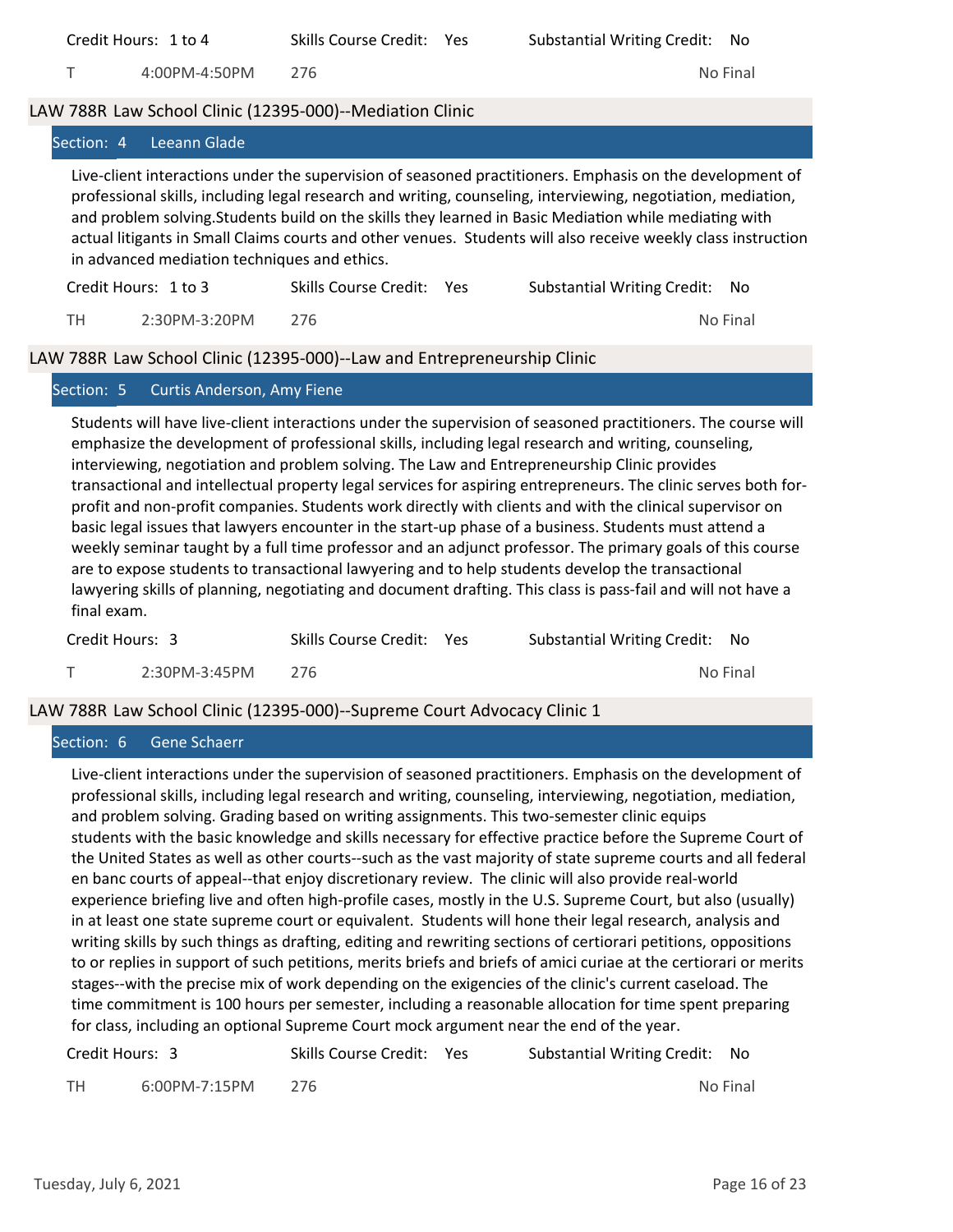#### Section: 8 Susan Griffith

Live‐client interactions under the supervision of seasoned practitioners. Emphasis on the development of professional skills, including legal research and writing, counseling, interviewing, negotiation, mediation, and problem solving.Students will have the opportunity to work on actual family law cases. The objective of the course is to give students a broad exposure to the common issues in family law. Students will have the following opportunities during the course of the semester: · Interviewing and counseling with clients: learn how to counsel and advise clients by participating in a Tuesday evening clinic located at the Health and Justice Building in Provo. Students need to be available from 5:00 to 9:00 p.m. on most Tuesdays throughout the semester. ·Document preparation: learn how to draft the common documents used in family law cases by working on actual cases which are part of a Document Preparation clinic.

·Mediation: students will be given the opportunity to sit in on a domestic mediation. Most mediations last for hours during daytime hours so it might be difficult to fit it into the student's class schedule. Opportunities will be given to see mediation but it is not a requirement of the course because of the difficulty in scheduling a time that does not conflict with other classes. Court observation: students will have the opportunity to observe court and then speak with the Domestic Commissioner after the proceedings. Third Year Practice Rule: second and third year law students may work under the direction of local attorneys in appearing before the Domestic Commissioner to argue motions or conduct direct or cross examinaƟon.·Forms and materials: Students will have the opportunity to research and update chapters on Utah domestic relations law which is used by pro bono attorneys around the state. Students will have the opportunity to add to a form bank which the student will get to keep at the conclusion of the clinic.Students will perform 100 hours of work over the semester and attend a weekly one hour class with three 3-4 page thought papers due throughout the semester.

| Credit Hours: 1 to 3 | Skills Course Credit: Yes | Substantial Writing Credit: No |  |
|----------------------|---------------------------|--------------------------------|--|
| 9:30AM-10:50AM 276   |                           | No Final                       |  |

#### LAW 788R Law School Clinic (12395‐000)‐‐Criminal & Civil Rights Appeals Clinic

#### Section: 9 Scott Goodwin

Live‐client interactions under the supervision of seasoned practitioners. The purpose of this class is to give students immersive, hands‐on experience with the appellate process and appellate advocacy‐‐ specifically by working on criminal, post-conviction, and civil rights appeals. By representing live clients in real‐world appeals, students will gain practical experience with effective brief‐writing and oral argument skills. Pairs of students will work on at least two appellate cases over the course of the year, and each student will have primary responsibility for one case. Students will continue work on appeals from Clinic I to Clinic II.Interested 3Ls should contact Professor Goodwin at sdgoodwin@gmail.com with a message stating whether they have taken any upper‐level courses in criminal law, civil rights, appellate law, or moot court. The message should also state whether they are willing to commit to work for the clinic during both fall and winter semesters. Although the clinic will try to accommodate all interested students, in the event that student interest exceeds class capacity preference will be given to students who are willing to commit to both semesters and/or have taken prior courses that will aid them in the clinic.

| Credit Hours: 3 |               | Skills Course Credit: Yes | Substantial Writing Credit: No |          |  |
|-----------------|---------------|---------------------------|--------------------------------|----------|--|
| M               | 2:30PM-3:20PM | 276                       |                                | No Final |  |

## LAW 790R Directed Research (03442‐003).

Section: 1 GaeLynn Smith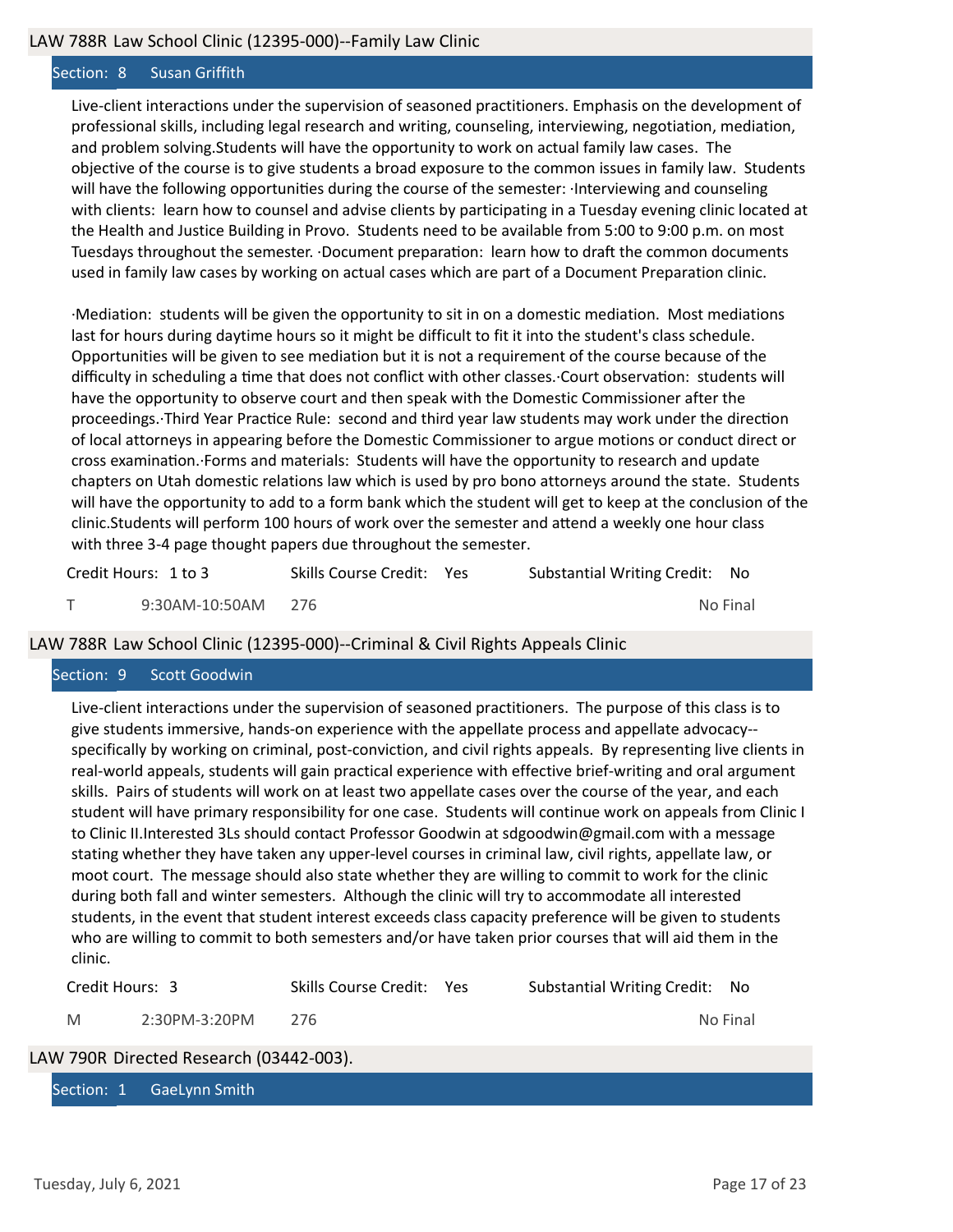All full‐time law faculty are authorized to approve academic credit for Directed Research for students who have completed their first year of law study. No more than two credit hours may be approved for a student in any semester, with no more than four cumulative credits. Directed research credit may be approved only for a project in which the research proposal, the grade rule and the credit hours have been agreed upon in advance by the supervising faculty, and where that faculty member can give guidance during the development of the project. Students taking Directed Research must submit to the faculty supervisor written work consisting of a completed draft of a research paper or memorandum of law containing either criticism of the law relating to the topic area or synthesis of legal source materials into a statement of the law in the topic area. A minimum of 50 hours of work is required for each hour of credit awarded. Notification of faculty supervisor and grade rule must be given to the Law School Registrar within the first two weeks of each semester.

Credit Hours: 1 to 2 Skills Course Credit: No Substantial Writing Credit: Yes

TBA

## LAW 792R Cocurricular Pgms (03444‐003)‐‐Co‐Curricular Law Review

|                 | Section: 1 Jarrod Shobe                          |                          |                                                                                                                                                                                                                                                                                                                                                                                                                                  |  |
|-----------------|--------------------------------------------------|--------------------------|----------------------------------------------------------------------------------------------------------------------------------------------------------------------------------------------------------------------------------------------------------------------------------------------------------------------------------------------------------------------------------------------------------------------------------|--|
|                 | cumulative grade-point average of 2.7 or higher. |                          | Credit for this authorized co-curricular program is in the amount of one credit per semester for successful<br>completion of the Basic Work Assignment in the program. The governing body of the program, together<br>with the faculty advisor, shall establish the Basic Work Assignment of the program. Participation in the<br>program is limited to students who have completed their first year of law study and who have a |  |
| Credit Hours: 1 |                                                  | Skills Course Credit: No | Substantial Writing Credit: No                                                                                                                                                                                                                                                                                                                                                                                                   |  |
| ᅲᇊᅀ             |                                                  |                          |                                                                                                                                                                                                                                                                                                                                                                                                                                  |  |

TBA

#### LAW 792R Cocurricular Pgms (03444‐003)‐‐Co‐Curricular Moot Court

#### Section: 2 Elysa Dishman

Credit for this authorized co‐curricular program is in the amount of one credit per semester for successful completion of the Basic Work Assignment in the program. The governing body of the program together with the faculty advisor, shall establish the Basic Work Assignment of the program. Participation in the program is limited to students who have completed their first year of law study and who have a cumulative grade‐point average of 2.7 or higher.

Credit Hours: 1 Skills Course Credit: No Substantial Writing Credit: No

TBA

LAW 792R Cocurricular Pgms (03444‐003)‐‐Co‐Curricular Journal of Public Law

#### Section: 3 Annalee Hickman

Credit for this authorized co‐curricular program is in the amount of one credit per semester for successful completion of the Basic Work Assignment in the program. The governing body of the program together with the faculty advisor, shall establish the Basic Work Assignment of the program. Participation in the program is limited to students who have completed their first year of law study and who have a cumulative grade‐point average of 2.7 or higher.

Credit Hours: 1 Skills Course Credit: No Substantial Writing Credit: No

TBA

LAW 792R Cocurricular Pgms (03444‐003)‐‐Co‐curricular Trial Advocacy

Section: 5 Paul Stancil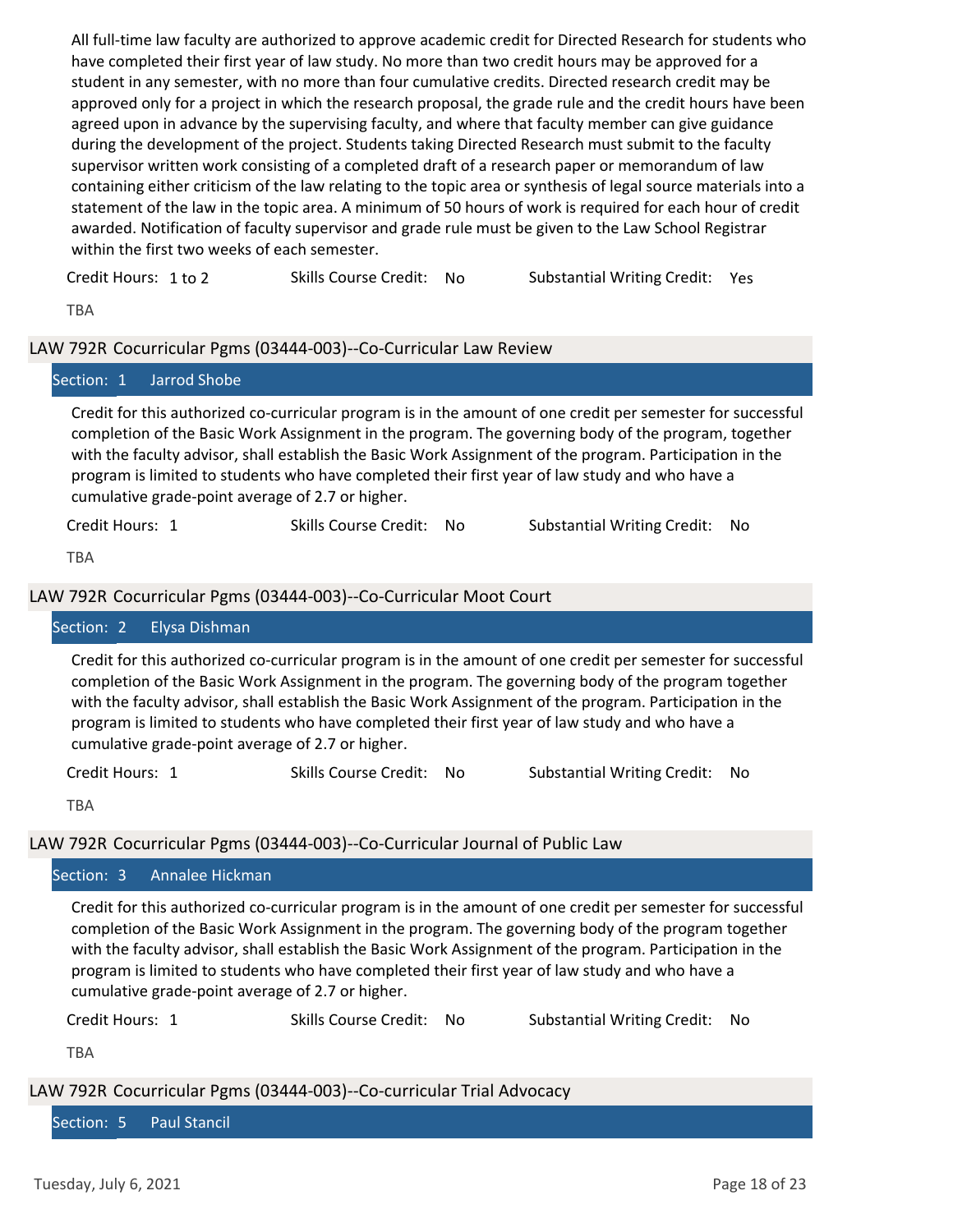Credit for this authorized co‐curricular program is in the amount of one credit per semester for successful completion of the Basic Work Assignment in the program. The governing body of the program together with the faculty advisor, shall establish the Basic Work Assignment of the program. Participation in the program is limited to students who have completed their first year of law study and who have a cumulative grade‐point average of 2.7 or higher.

Credit Hours: 1 The Skills Course Credit: No Substantial Writing Credit: No

**TRA** 

#### LAW 793R Cocurr Spec Assign (07966‐002)‐‐Law Review Special Assignment

| Section: 1                                         |                          |                                                                                                                                                                                                                  |  |
|----------------------------------------------------|--------------------------|------------------------------------------------------------------------------------------------------------------------------------------------------------------------------------------------------------------|--|
| of student to receive credit under this provision. |                          | Two hours of credit can be authorized for each third-year student who is a member of the Law Review co-<br>curricular program. The governing body of the program will recommend to the faculty advisor the names |  |
| Credit Hours: 1 to 2                               | Skills Course Credit: No | Substantial Writing Credit: No                                                                                                                                                                                   |  |

TBA

## LAW 793R Cocurr Spec Assign (07966‐002)‐‐Moot Court Special Assignment

#### Section: 2

One hour of credit can be authorized for second or third‐year students who are members of the Moot Court co-curricular program, for participation in one or more Moot Court competitions during the academic year. No more than one extra hour of credit shall be awarded for each academic year regardless of the number of competitions entered, making students eligible for a total of two hours of additional credit during their second and third years. The governing body of the program will recommend to the faculty advisor the names of students to receive credit under this provision.

Credit Hours: 1 to 2 Skills Course Credit: No Substantial Writing Credit: No

TBA

# LAW 793R Cocurr Spec Assign (07966‐002)‐‐Trial Advocacy Special Assignment

#### Section: 5

One hour of credit is authorized for second‐year students who, in addition to successfully completing the Basic Work Assignment of the Trial Advocacy program, travel to a trial advocacy competition during the Winter Semester of their second year. One additional hour of credit is authorized for third‐year students who, in addition to successfully completing the Basic Work Assignment of the Trial Advocacy program, travel to a trial advocacy competition during the Winter Semester of their third year.

| Substantial Writing Credit: No<br>Skills Course Credit: No<br>Credit Hours: 1 to 2 |  |
|------------------------------------------------------------------------------------|--|
|------------------------------------------------------------------------------------|--|

TBA

# LAW 794 Immigration Law Practicum (13614‐000).

# Section: 1 Dustin Pead

The Immigration Law Practicum is a three credit course focusing on developing an in‐depth understanding and practical knowledge of the procedures, substantive requirements, and best practices relating to representing foreign‐born citizens or the United States Department of Homeland Security in federal deportation hearings. The Practicum will cover the most common applications for relief in such proceedings including asylum (whether a fear of return to a home country allows one to remain in the United States), cancellation of removal for permanent residents (whether green card holders who commit crimes that render them deportable may be allowed to retain permanent residency and remain in the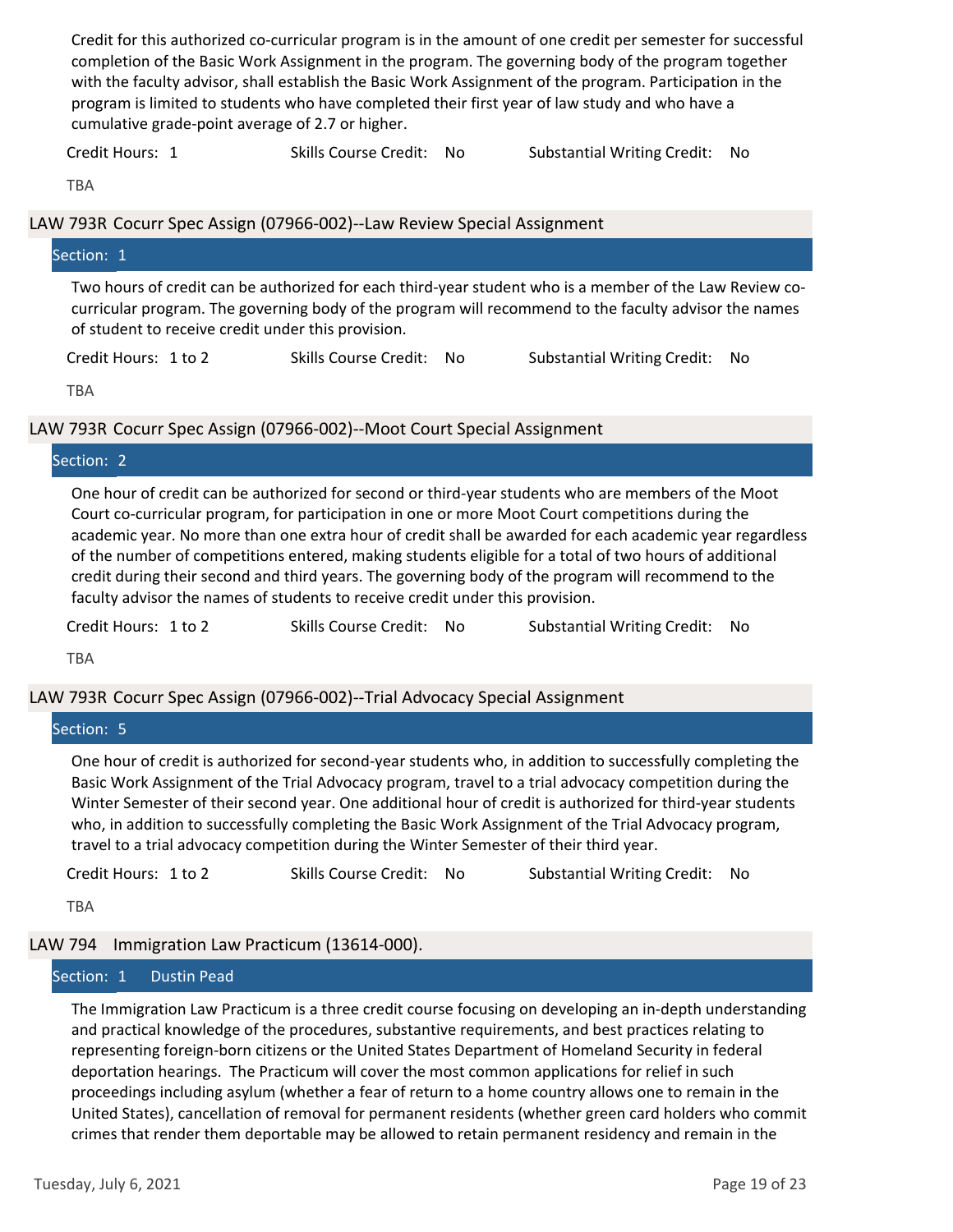United States), cancellation of removal for non‐lawful permanent residents (whether those in the country without lawful authority may qualify for permanent residency based on the requisite level of hardship should deportation occur), and adjustment of status (the obtaining of permanent residency based on family and refugee-based admissions). The Practicum will also address deportation custody/detention authority and release, as well as voluntary departure for those who are not eligible to remain in the United States under any of the above‐described applications. The Practicum places a premium on class presentations and participation, and will discuss current events as they apply to the curriculum.

W 4:00PM-6:30PM 320 Alexander 200 Alexander 200 Alexander 200 Alexander 200 Alexander 200 Alexander 200 Alexander 200 Alexander 200 Alexander 200 Alexander 200 Alexander 200 Alexander 200 Alexander 200 Alexander 200 Alexan Credit Hours: 3 Skills Course Credit: No Substantial Writing Credit: No

LAW 795R Law School Seminar (03445-012)--Philosophy of Law: Liberalism and its Critics

#### Section: 1 Frederick Gedicks

Study of the moral, political, and philosophical foundations of liberal thought, with a focus on the work of John Rawls, together with authoritarian, communitarian, nationalist, populist, and religious critiques of such thought. Paper required (may be used to fulfill Law School substantial writing requirement).

| Credit Hours: 3 |               | Skills Course Credit: No | Substantial Writing Credit: Yes |             |  |
|-----------------|---------------|--------------------------|---------------------------------|-------------|--|
| TTH.            | 4:00PM-5:15PM | 320                      |                                 | Final paper |  |

LAW 795R Law School Seminar (03445‐012)‐‐Geneva Seminar

|                 | Section: 10 David Moore                                     |                                                                          |                          |  |                                |  |  |
|-----------------|-------------------------------------------------------------|--------------------------------------------------------------------------|--------------------------|--|--------------------------------|--|--|
|                 | Required for students accepted into the Geneva Law Seminar. |                                                                          |                          |  |                                |  |  |
| Credit Hours: 1 |                                                             |                                                                          | Skills Course Credit: No |  | Substantial Writing Credit: No |  |  |
|                 |                                                             | 1:00PM-1:50PM                                                            | 276                      |  | Final paper                    |  |  |
|                 |                                                             | Law 795R Law School Seminar (03445-012)--Foundations of Law & Leadership |                          |  |                                |  |  |
|                 |                                                             | Section: 12 Gordon Smith                                                 |                          |  |                                |  |  |

This course is about the moral relational dynamics of leadership. Whether practicing law, working in the political arena, or advising corporate leaders, one's influence depends more on one's emotional intelligence than it does on one's cognitive abilities. This course will explore the foundational principles and practices that position and enable people to positively influence and lead others.

| Credit Hours: 3 |               | Skills Course Credit: No | Substantial Writing Credit: No |         |
|-----------------|---------------|--------------------------|--------------------------------|---------|
| TTH.            | 1:00PM-2:15PM |                          |                                | Project |

## LAW 795R Law School Seminar (03445‐012)‐‐The Federalist and Anti‐Federalist Papers

## Section: 2 Ryan Nelson

History is written by the victors. If you're familiar with any of the arguments surrounding ratification of theConstitution, you're probably most aware of the Federalist Papers by James Madison, John Jay, andAlexander Hamilton. But the arguments of the so-called "Anti-Federalists" led to our Bill of Rights, offeredmany predictions regarding our current political system, and echo through our current debates onadministrative law, executive power, and other issues. In this discussion based course, students will readthe Federalist Papers and selections of the leading Anti-Federalist arguments. Performance will beassessed on the basis of a final paper.

| Credit Hours: 2 |                     | Skills Course Credit: No | Substantial Writing Credit: No |  |
|-----------------|---------------------|--------------------------|--------------------------------|--|
|                 | 10:00AM-11:40AM 320 |                          | Final paper                    |  |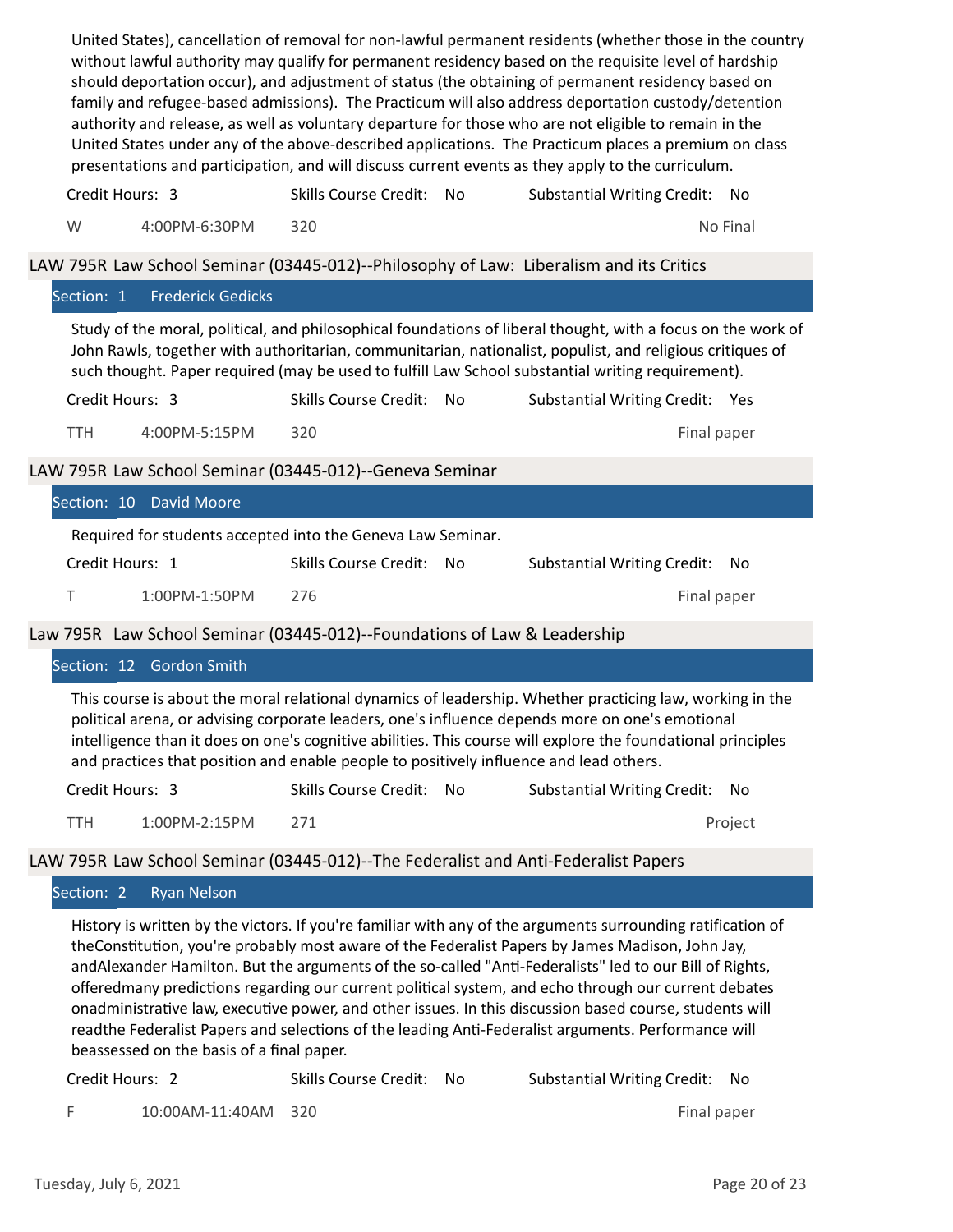#### LAW 795R Law School Seminar (03445-012)--Venture Financings. IPOs, and Direct Listings

#### Section: 3 Michael Moesel

This course is designed to enable interested students to analyze and discuss the latest venture financing and capital markets transactions from the front pages of TechCrunch and the Wall Street Journal.

Class lectures and sessions with guest speakers in the industry will explore the roles and responsibilities of founders, venture capitalists, investment bankers, accountants and lawyers in these transactions. This course would be ideal for students with an interest in corporate law, entrepreneurship, venture capital, advising technology start‐ups, or just learning the lingo of Silicon Valley.

| Credit Hours: 3 |             | Skills Course Credit: | – No | Substantial Writing Credit: No |
|-----------------|-------------|-----------------------|------|--------------------------------|
| <b>MW</b>       | 8:00-9:15AM | 306.                  |      | In-class or take home          |

## LAW 795R Law School Seminar (03445-012)--Washington Law Seminar (prior approval)

| Section: 4 Aaron Nielson                                                                                                                                                                                              |                                                                                |                                           |  |  |
|-----------------------------------------------------------------------------------------------------------------------------------------------------------------------------------------------------------------------|--------------------------------------------------------------------------------|-------------------------------------------|--|--|
| Course added by Permission only                                                                                                                                                                                       |                                                                                |                                           |  |  |
| Credit Hours: 3                                                                                                                                                                                                       | Skills Course Credit: No                                                       | <b>Substantial Writing Credit:</b><br>No. |  |  |
| F                                                                                                                                                                                                                     |                                                                                | No Final                                  |  |  |
|                                                                                                                                                                                                                       | LAW 795R Law School Seminar (03445-012)--The Legal Tools for Social Innovation |                                           |  |  |
| Matthew Jennejohn<br>Section: 5                                                                                                                                                                                       |                                                                                |                                           |  |  |
| This course will introduce students to the primary legal tools used in capitalist systems for achieving<br>economic and social innovation through a series of immersive case studies coupled with practitioner input. |                                                                                |                                           |  |  |

| Credit Hours: 3 |                | Skills Course Credit: No | Substantial Writing Credit: Yes     |
|-----------------|----------------|--------------------------|-------------------------------------|
| <b>MW</b>       | 9:30AM-10:45AM | -320                     | Proctored Final Exam or Final Paper |

LAW 795R Law School Seminar (03445‐012)‐‐Empirical Legal Studies: Methods

## Section: 6 Cree Jones, Dane Thorley

Being able to understand, evaluate, and even conduct empirical research is becoming an increasingly important skill for lawyers, policy makers, and contributing citizens. This course will introduce law students to the basics of empirical research, focusing on study design and quantitative methodology. Students will get hands‐on training in a variety of techniques, including: basic probability, data cleaning and coding, descriptive statistics, correlational and causal practices, observational research, surveys, and experimental research. By the end of the course, students will be able to design and conduct their own basic empirical studies and critically evaluate the empirical techniques used by others in legal proceedings, academic research, and policy implementation.

NOTE: This course is designed for students with little or no background in statistics or empirical methodology, understanding that many students came to law school to avoid "numbers." Students coming into the class with sufficient background training (as identified by a "pre‐test" that will be given in the first week of class) will be asked to drop the Fall course and join us for the Winter Course (a colloquium‐style course in which students will conduct their own empirical research projects). This course will be a pre-requisite for the Winter Course, unless a student is able to pass the "pre-test" or demonstrate competence through prior coursework.

| Credit Hours: 3 |               | Skills Course Credit: No | Substantial Writing Credit: No |
|-----------------|---------------|--------------------------|--------------------------------|
| <b>TTH</b>      | 2:30PM-3:45PM | -314                     | Proctored Final Exam           |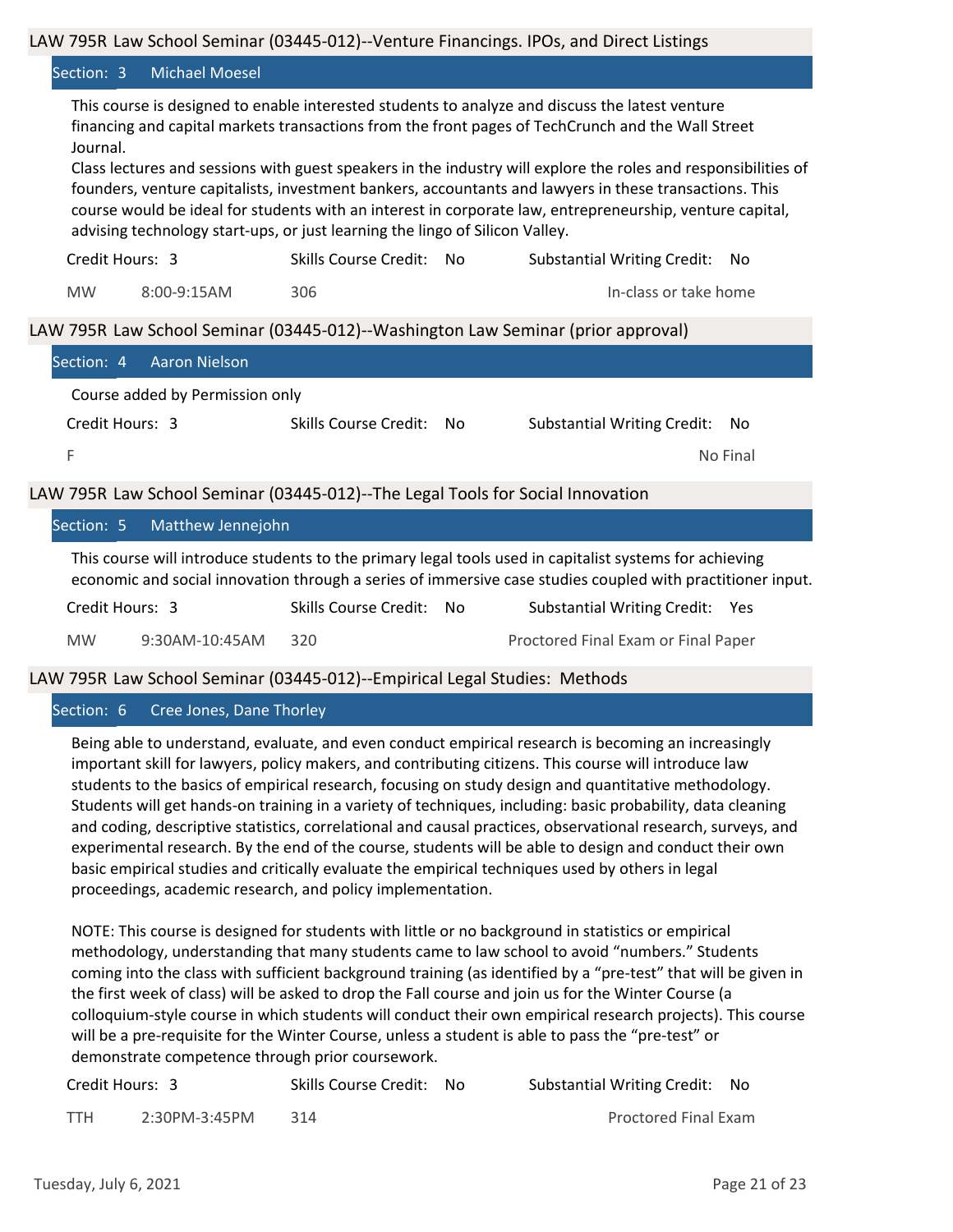#### Section: 7 Thomas Lee

This seminar invites students to develop, defend, and apply a framework for interpreting the language of law. The course materials highlight the basis for and means of the law's commitment to an inquiry into "ordinary meaning," identify theoretical and operational shortcomings in the inquiry, and open a dialogue about how best to deal with the problem.

The dialogue is centered around a proposal to use linguistic theory and tools to better refine the inquiry into the communicative content of the language of law. We will consider traditional tools long used by judges (such as dictionaries, canons, and legislative history) and emerging tools used by linguists (such as corpus linguistic tools and human‐subject survey instruments). We will consider possible grounds for refinement in our interpretive approach to ordinary meaning, considering analysis in judicial opinions and in emerging scholarship on law and linguistics. Our focus will be on questions of statutory interpretation.

The course materials include both support for and substantial critiques of the use of linguistic theory and tools. The goal of the seminar is not to convince you to embrace these emerging tools. It is to invite careful, critical thinking about how best to theorize and operationalize the inquiry into the communicative content of the language of law, and on what to do when we encounter indeterminacy. The course materials provide the perspective and background necessary for that endeavor—by presenting critiques of emerging linguistic tools and highlighting strengths of competing frameworks.

Students will be invited to come to their own conclusions. They will be asked to do so (a) by participating in class discussion of the assigned scholarly material, as applied to a range of cases on statutory interpretation; and (b) producing a paper that outlines, defends, and applies a framework of interpretation as applied to a reported or pending case, a canon of interpretation, or some other application.

Each paper should (a) propose and defend a theory of interpretation; and (b) identify the interpretive tools you find most helpful and apply those tools to resolving the interpretive issue in the case. In grading your papers I will be assessing the level of sophistication, originality, and persuasiveness of your analysis. I will consider how well you engage with and respond to the material we covered in class—with specific focus on how you respond to arguments that may seem to cut against your proposed approach. You should not rely on any outside research or materials other than the material assigned for class and the opinions in the case (or briefs if it is a pending case).

| Credit Hours: 3 |               | Skills Course Credit: No |  | Substantial Writing Credit: No |  |
|-----------------|---------------|--------------------------|--|--------------------------------|--|
|                 | 4:00PM-5:40PM | 314                      |  |                                |  |

## LAW 795R Law School Seminar (03445‐012)‐‐Employment Law

## Section: 8 Spencer Phillips

Offers an overview of the important legal issues that are raised in the context of the employment relationship. Discussion of employment as a contractual agreement, including tort and statutory protections, such as wrongful discharge, wage and hour laws (FLSA), leave (e.g. FMLA), safety (OSHA and workers comp), unemployment insurance, discrimination (Title VII; ADA; ADEA), privacy and freedom of speech, and intellectual property issues such as R&D ownership, trade secrets and non-competition.

| Credit Hours: 2                                        |               | Skills Course Credit: No                                 | Substantial Writing Credit: No |  |  |  |
|--------------------------------------------------------|---------------|----------------------------------------------------------|--------------------------------|--|--|--|
|                                                        | 4:00PM-5:40PM | -271                                                     | Proctored Final Exam           |  |  |  |
| LAW 795R Law School Seminar (03445-012)--IP Moot Court |               |                                                          |                                |  |  |  |
|                                                        |               | Section: 9 David Todd, Matthew Barlow, Brittany Frandsen |                                |  |  |  |
|                                                        |               |                                                          |                                |  |  |  |